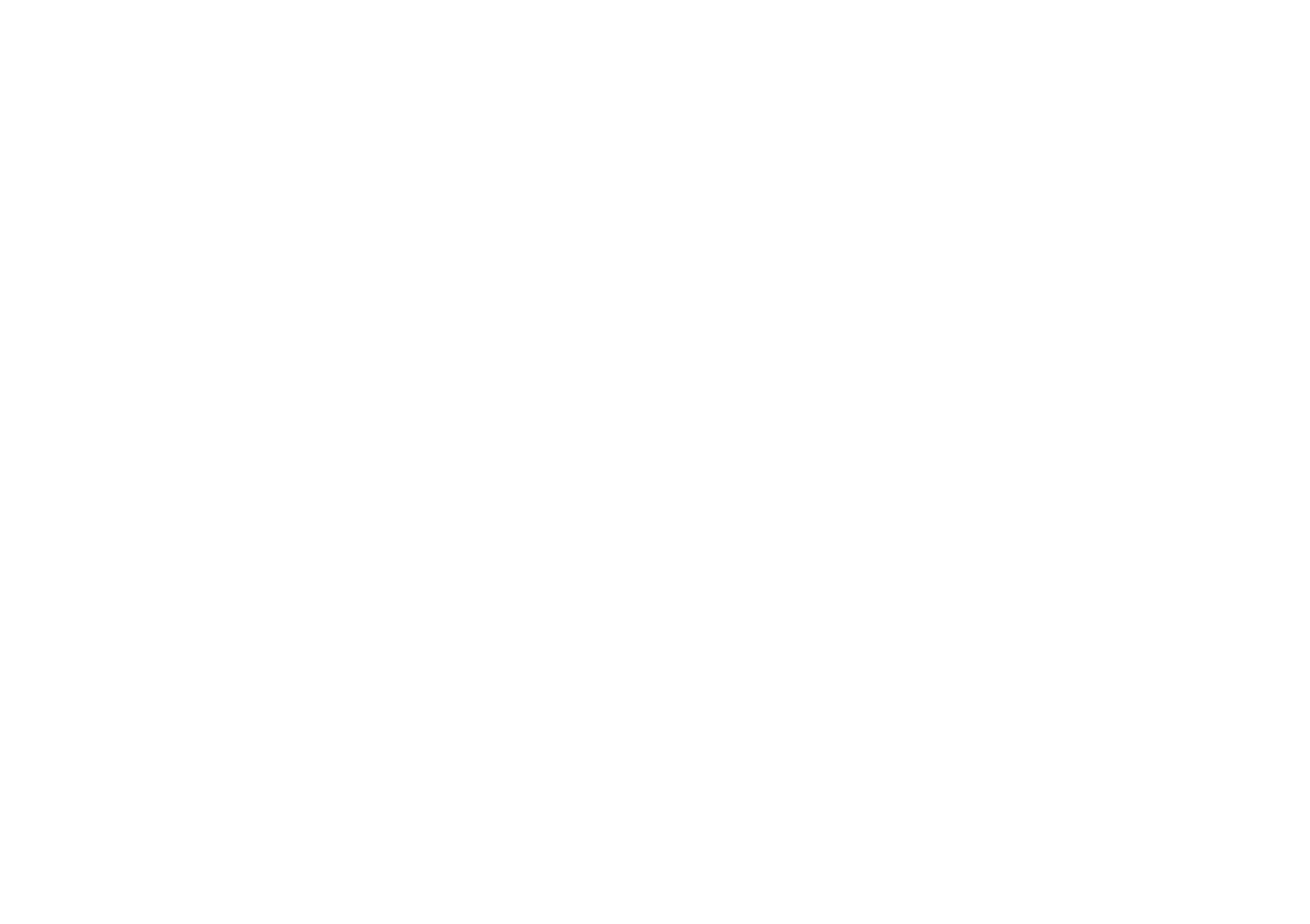### PHILOSOPHY

The Adventist University of Central Africa operates on the basis of the Seventh-day Adventist worldview, which holds that God is the Creator and Sustainer of the universe and the source of true knowledge. The entrance of sin caused man's alienation from God, therefore the restoration of the relation between man and God is the main aim of the Christian Education that leads students to discover and understand the truth through critical thinking.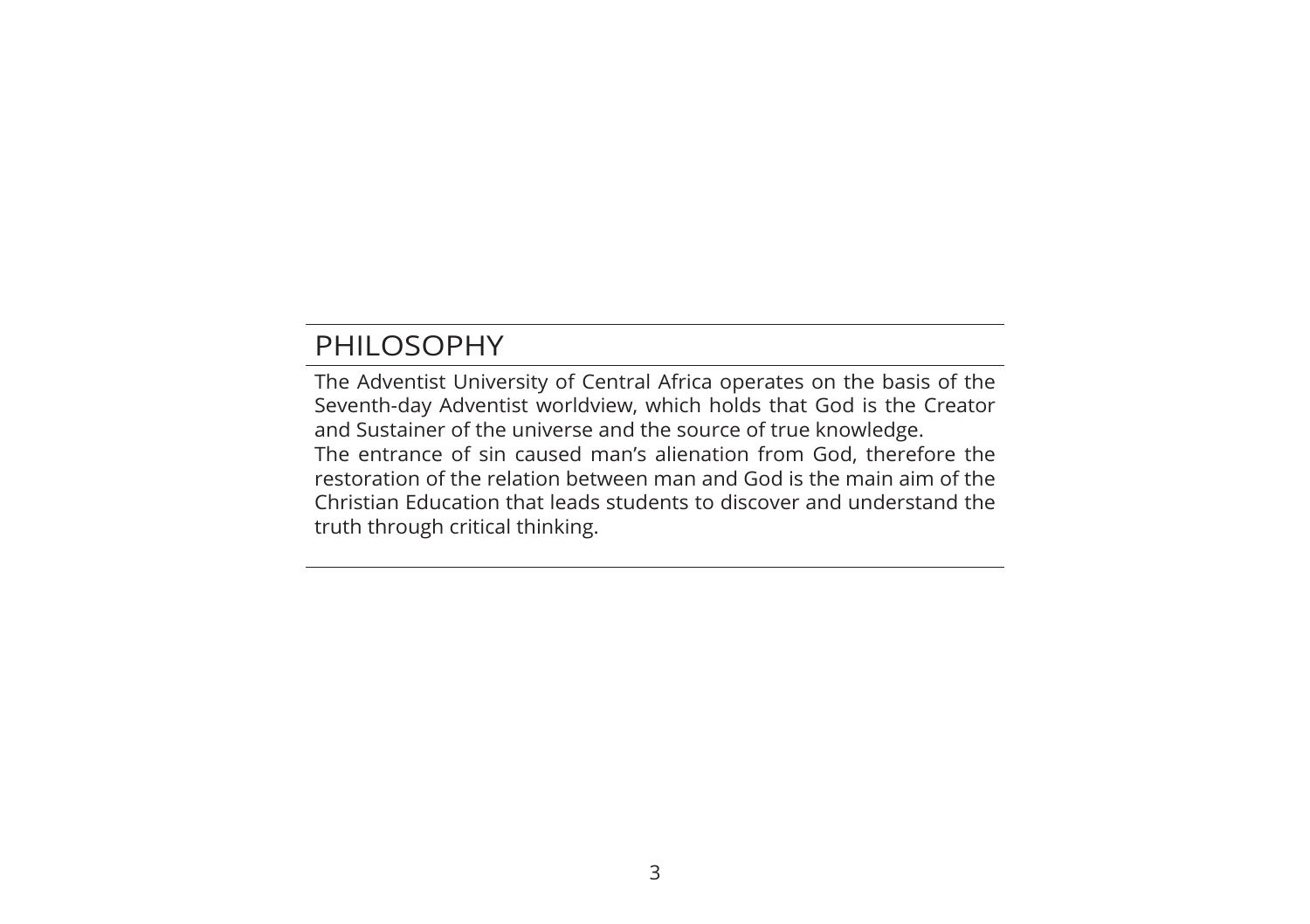#### VISION

The vision of the Adventist University of Central Africa is to become a continental center of academic learning with global impact.

### MISSION

The mission of the Adventist University of Central Africa (AUCA) is to provide Christ-centred wholistic quality education to prepare for service in this world, and in the life to come.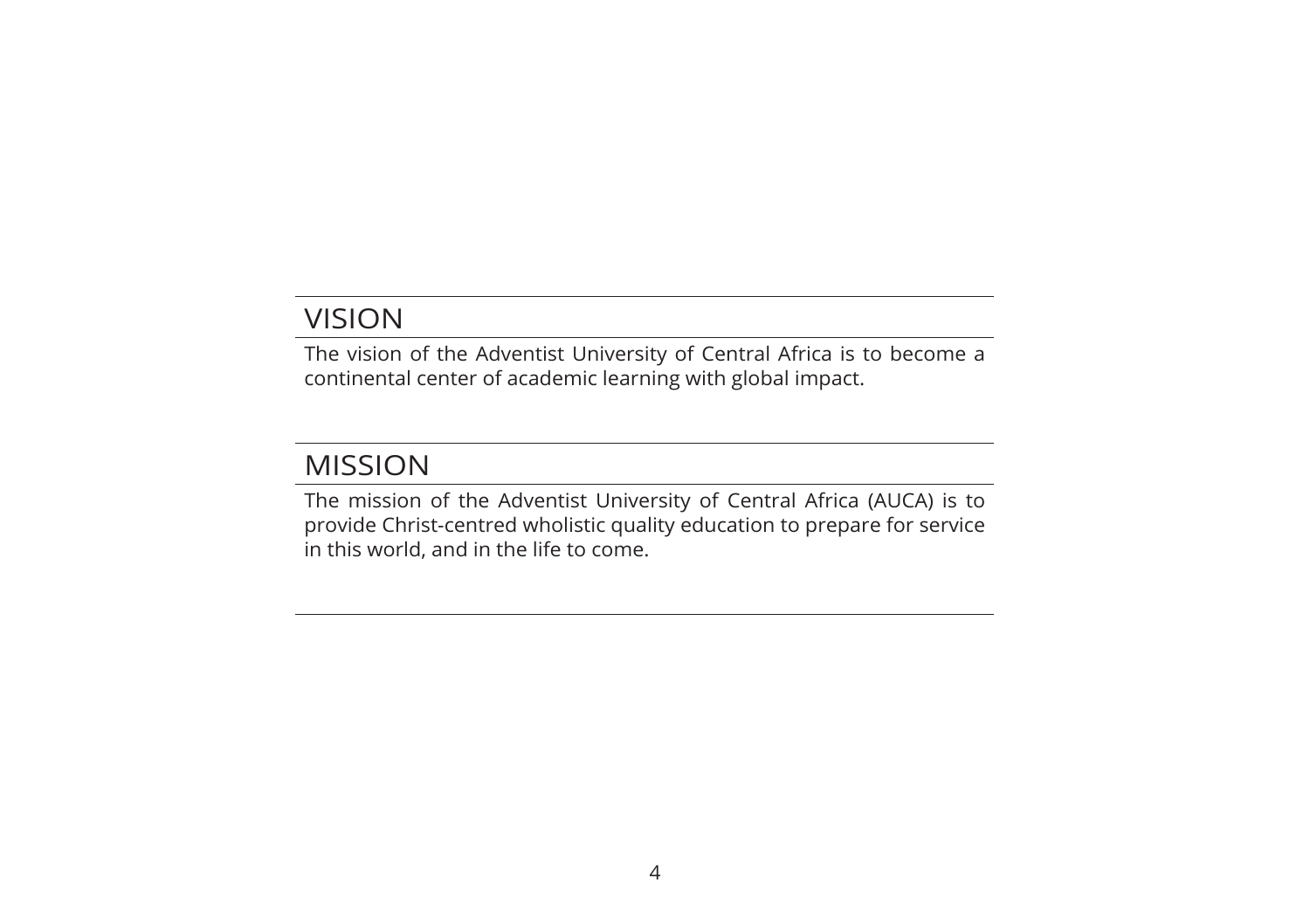### **BELIEFS AND VALUES**

AUCA is a Seventh-day Adventist institution of higher learning that nurtures the mental, spiritual, social and physical capacities of its personnel and students. The values of the University are rooted in the Bible and should be seen in the daily activities of the university administrators, workers, and students.

Through a process of discernment based on dialogue, critical thinking, and reflection, university designates the following as core beliefs and values of AUCA:

#### **LOVE**

Informed by the example of Jesus Christ, and by the fundamental beliefs of the Seventh-day Adventist Church AUCA demonstrates a spirit of unity and connectedness with one another through expression, courtesy, hospitality, shared values and loving communication regardless ethnicity, gender, or other considerations. AUCA extends this value of community by reaching out to neighbors and to members of the larger civil and ecclesial communities.

#### **FAITH**

AUCA is a faith based institution of higher learning. The faith nurtured in the institution is rooted in the teachings of Jesus Christ and in the 28 beliefs of the Seventh-day Adventist Church. While other religious traditions and individual beliefs of our personnel and students are respected, the university administration and faculties are expected to integrate a biblical, Seventh-day Adventist faith into learning activities of the students.

#### **INTEGRITY**

Concerned for the good of the community in this life and the life to come is the University goal as it commits itself to honesty in all relations with students, faculty, staff and administration. Through the University integrity, workers and students earn and maintain the trust of the surrounding community, public, and governmental agencies.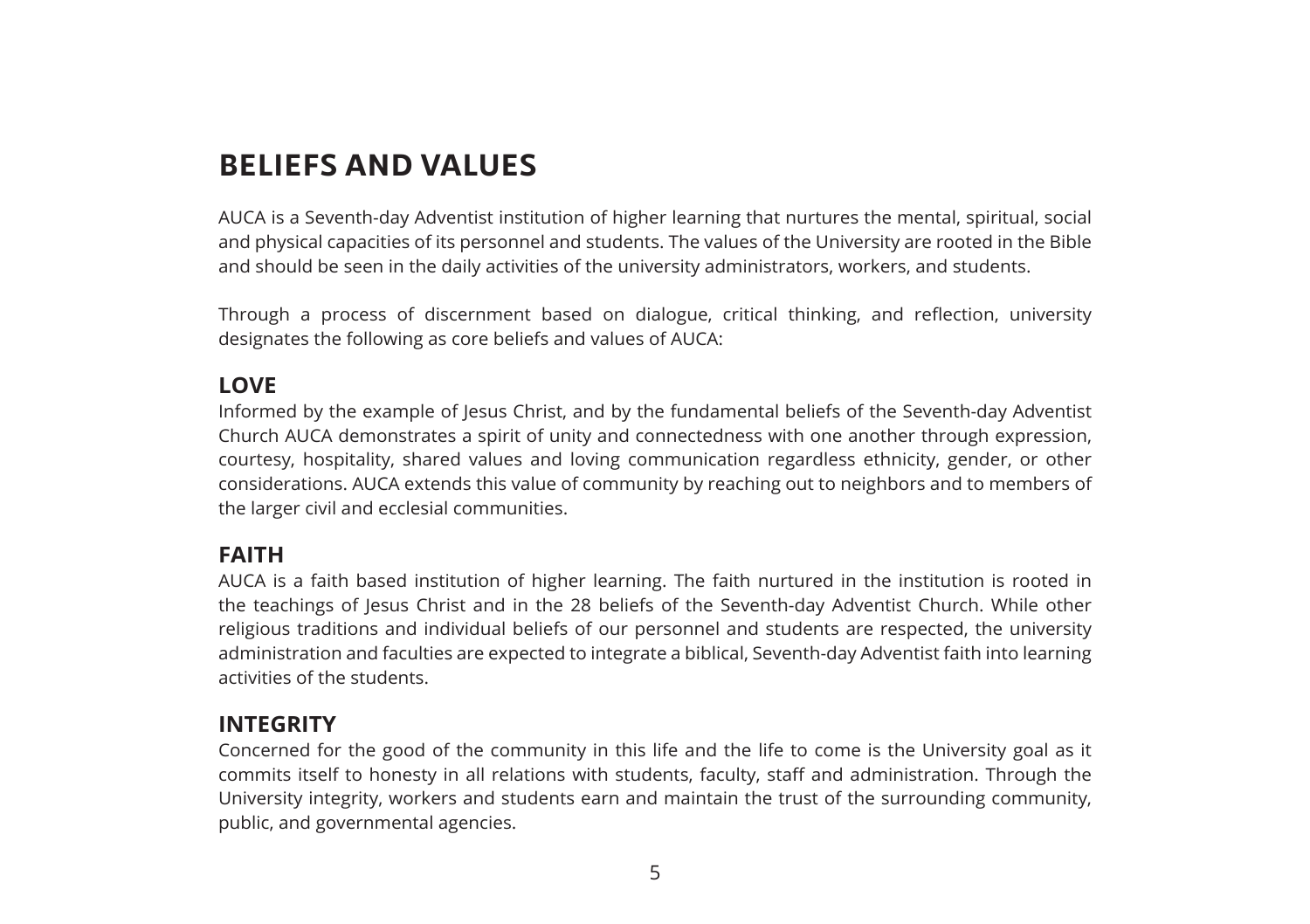#### **RESPECT**

AUCA values and respects the contribution of each member of the university community to the advancement of the mission of AUCA. AUCA encourages and supports each other as colleagues working together for the good of the whole institution.

#### **COMPASSION & CARE**

Inspired by the example of Jesus Christ AUCA opens its workers and students' hearts to those in physical, spiritual and mental need. AUCA consciously reaches out beyond its boundaries to serve others in need with compassion and mercy.

#### **FAIRNESS AND JUSTICE**

Recognizing the dignity of all persons (students, staff, teachers and administrators) AUCA seeks to avoid any acts of injustice toward each other and addresses instances of injustice both within and outside of the university community from a stance of informed advocacy. AUCA holds each other accountable and endeavors to practice responsible stewardship of the resources available to us.

#### **EXCELLENCE**

As a faith based institution of higher learning, AUCA seeks to combine faith with reason in the pursuit of academic excellence. AUCA Senate and Administration call all members of the university community to excel as individuals and as professionals within their specific roles.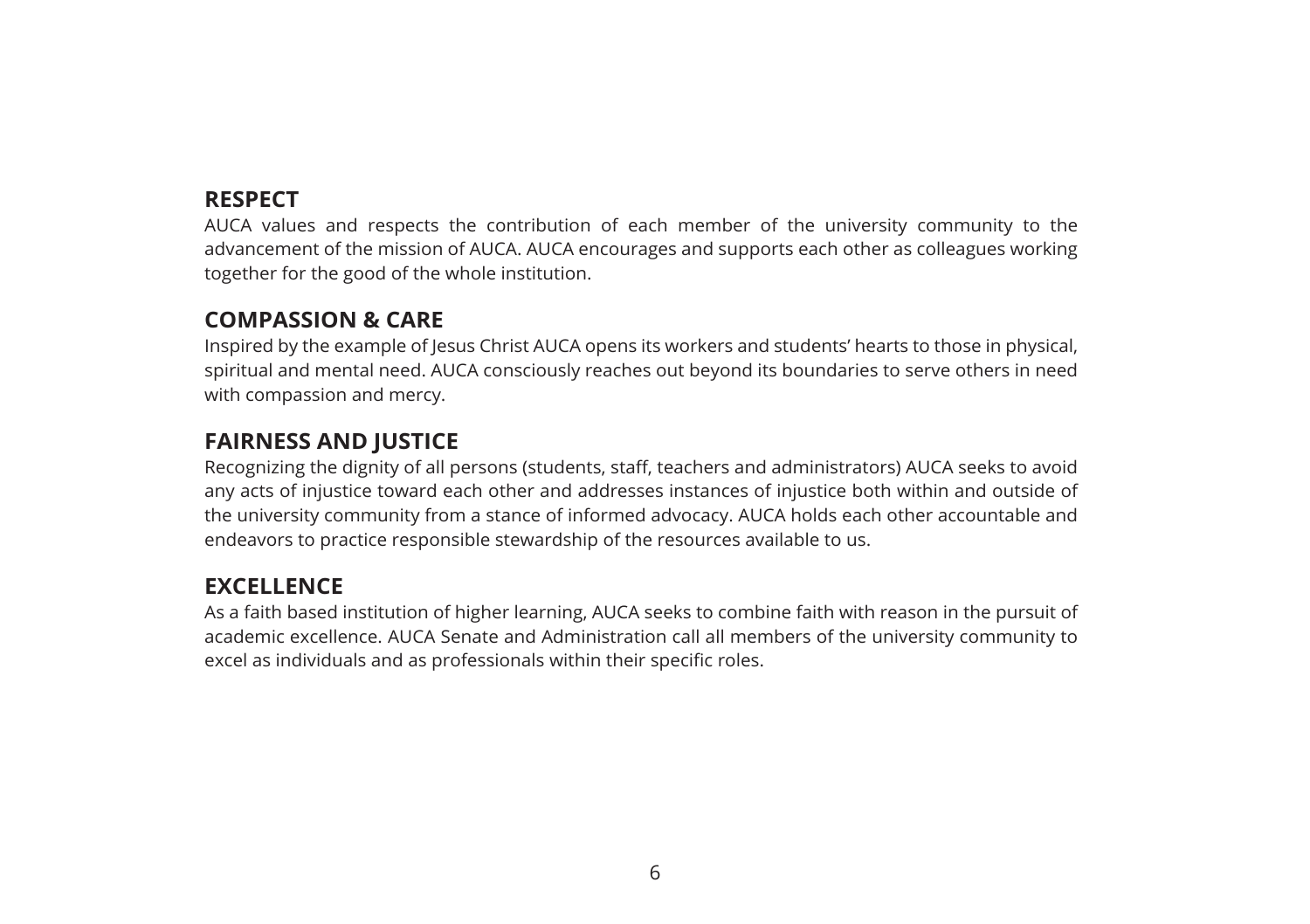## **NURSING PLEDGE**

I SOLEMNLY PLEDGE MYSELF, before God and in the presence of this assembly to practice faithfully my profession of nursing.

I will do all in my power to make and maintain the highest standards and practices of my profession.

I will hold in confidence all personal matters committed to me by keeping in practice of my calling.

I will serve as a loyal member of the health care team and will devote myself to the welfare of my patients, families, and community.

I will endeavor to fulfill my rights and privileges as a good citizen and to take my share of responsibility in promoting the health and welfare of the community.

I will constantly endeavor to increase my knowledge and skills in nursing and to use them wisely.

I will zealously seek to nurse those who are ill, wherever they may be and wherever they are in need.

I will be active in assisting others in safeguarding and promoting the health and happiness of humanity.

#### **So help me God.**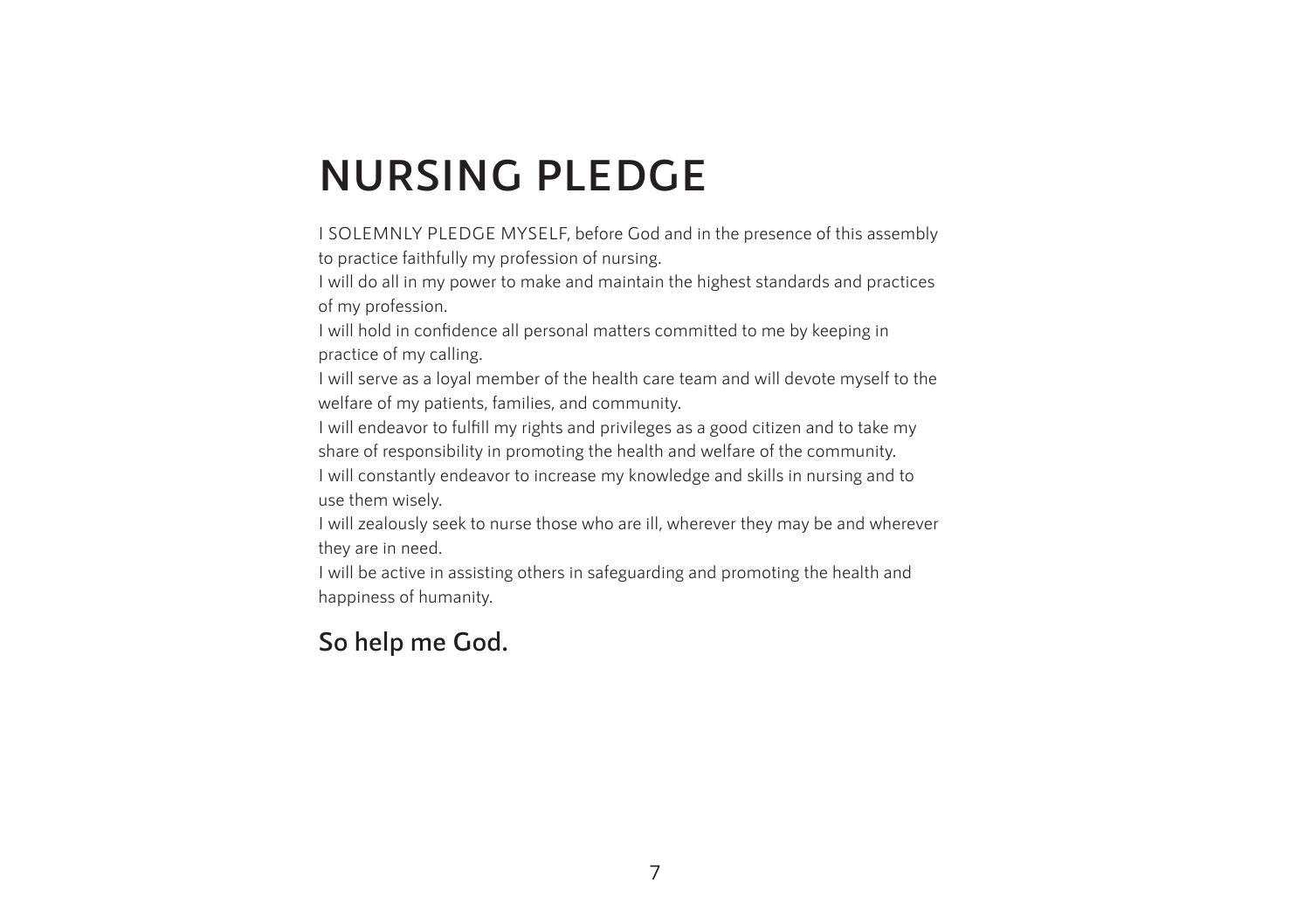### **CONTENTS**

- 03 Philosophy
- 04 Vision and Mission
- 05 Beliefs and Core Values
- 07 Nursing Pledge
- 09 Level 1: Nursing Activities In The Skills Lab
- 12 Level 1: Clinical Placement I
- 17 Level 2: Clinical Placement II
- 22 Level2 : Clinical Placement III
- 27 Level 3: Clinical Placement IV
- 32 Level 3 : Clinical Placement V
- 36 Level 4: Clinical Placement VI
- 40 Level 4: Clinical Placement VII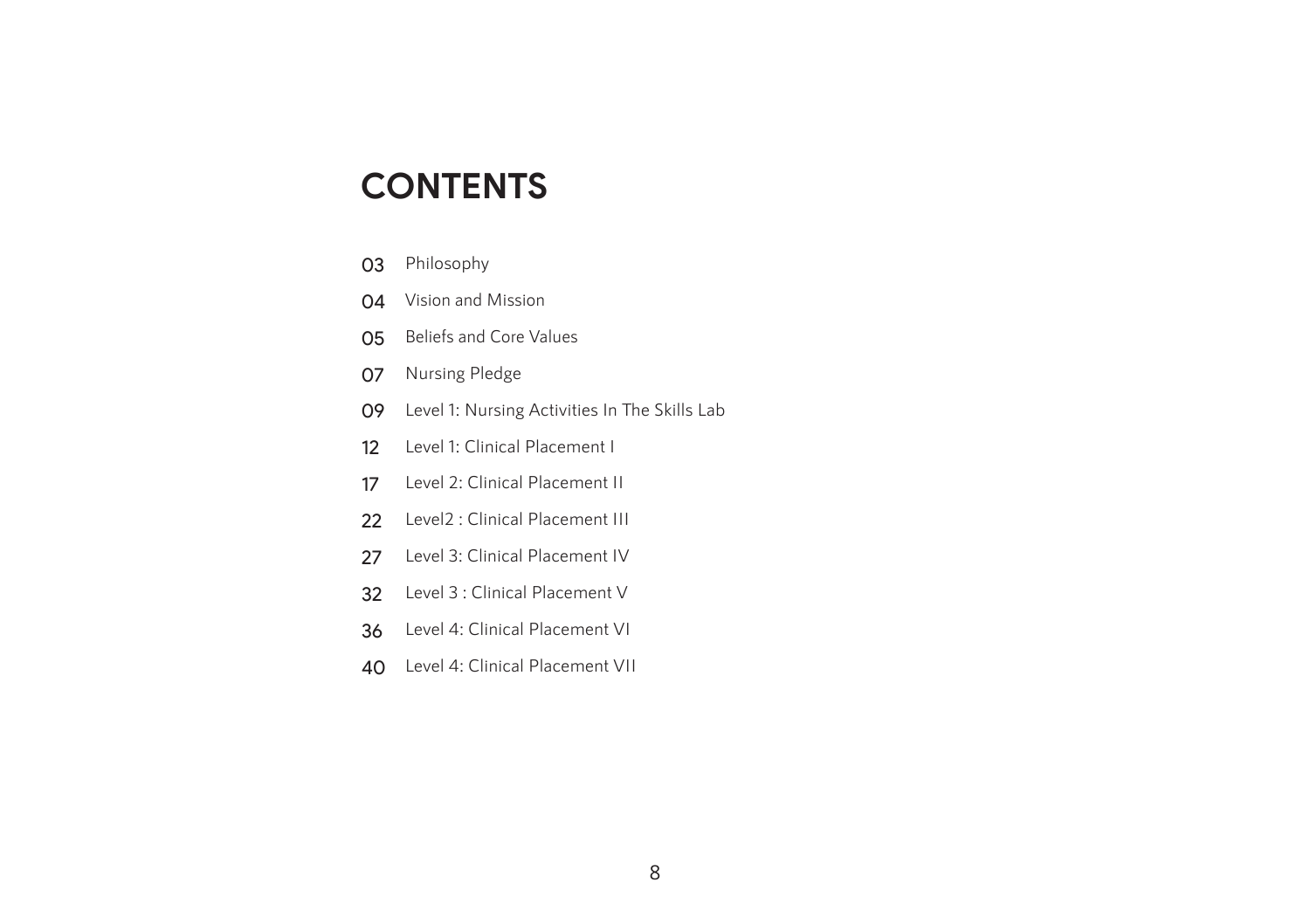| <b>LEVEL 1: NURSING</b><br><b>ACTIVITIES IN THE</b><br><b>SKILLS LAB</b> | Demonstra-<br>tion | <b>Observed</b> | Return<br>Demonstra-<br>tion | <b>Practiced</b> | <b>Student</b><br><b>Signature</b> | <b>Student</b><br><b>Comments</b> | <b>Supervisor</b><br><b>Signature</b> | Supervisor<br><b>Comments</b> |
|--------------------------------------------------------------------------|--------------------|-----------------|------------------------------|------------------|------------------------------------|-----------------------------------|---------------------------------------|-------------------------------|
| Parameters                                                               |                    |                 |                              |                  |                                    |                                   |                                       |                               |
| Vital signs                                                              |                    |                 |                              |                  |                                    |                                   |                                       |                               |
| Height                                                                   |                    |                 |                              |                  |                                    |                                   |                                       |                               |
| Weight                                                                   |                    |                 |                              |                  |                                    |                                   |                                       |                               |
| Pain assessment                                                          |                    |                 |                              |                  |                                    |                                   |                                       |                               |
| Bed making                                                               |                    |                 |                              |                  |                                    |                                   |                                       |                               |
| Occupied                                                                 |                    |                 |                              |                  |                                    |                                   |                                       |                               |
| Unoccupied                                                               |                    |                 |                              |                  |                                    |                                   |                                       |                               |
| Postoperative bed                                                        |                    |                 |                              |                  |                                    |                                   |                                       |                               |
| Use of bed appliances                                                    |                    |                 |                              |                  |                                    |                                   |                                       |                               |
| Bed bath                                                                 |                    |                 |                              |                  |                                    |                                   |                                       |                               |
| Turning Patient                                                          |                    |                 |                              |                  |                                    |                                   |                                       |                               |
| Seating patient                                                          |                    |                 |                              |                  |                                    |                                   |                                       |                               |
| Immobile patient                                                         |                    |                 |                              |                  |                                    |                                   |                                       |                               |
| Perineal Care                                                            |                    |                 |                              |                  |                                    |                                   |                                       |                               |
| Oral Hygiene                                                             |                    |                 |                              |                  |                                    |                                   |                                       |                               |
| Administration of drugs                                                  |                    |                 |                              |                  |                                    |                                   |                                       |                               |
| Oral                                                                     |                    |                 |                              |                  |                                    |                                   |                                       |                               |
| Per rectum                                                               |                    |                 |                              |                  |                                    |                                   |                                       |                               |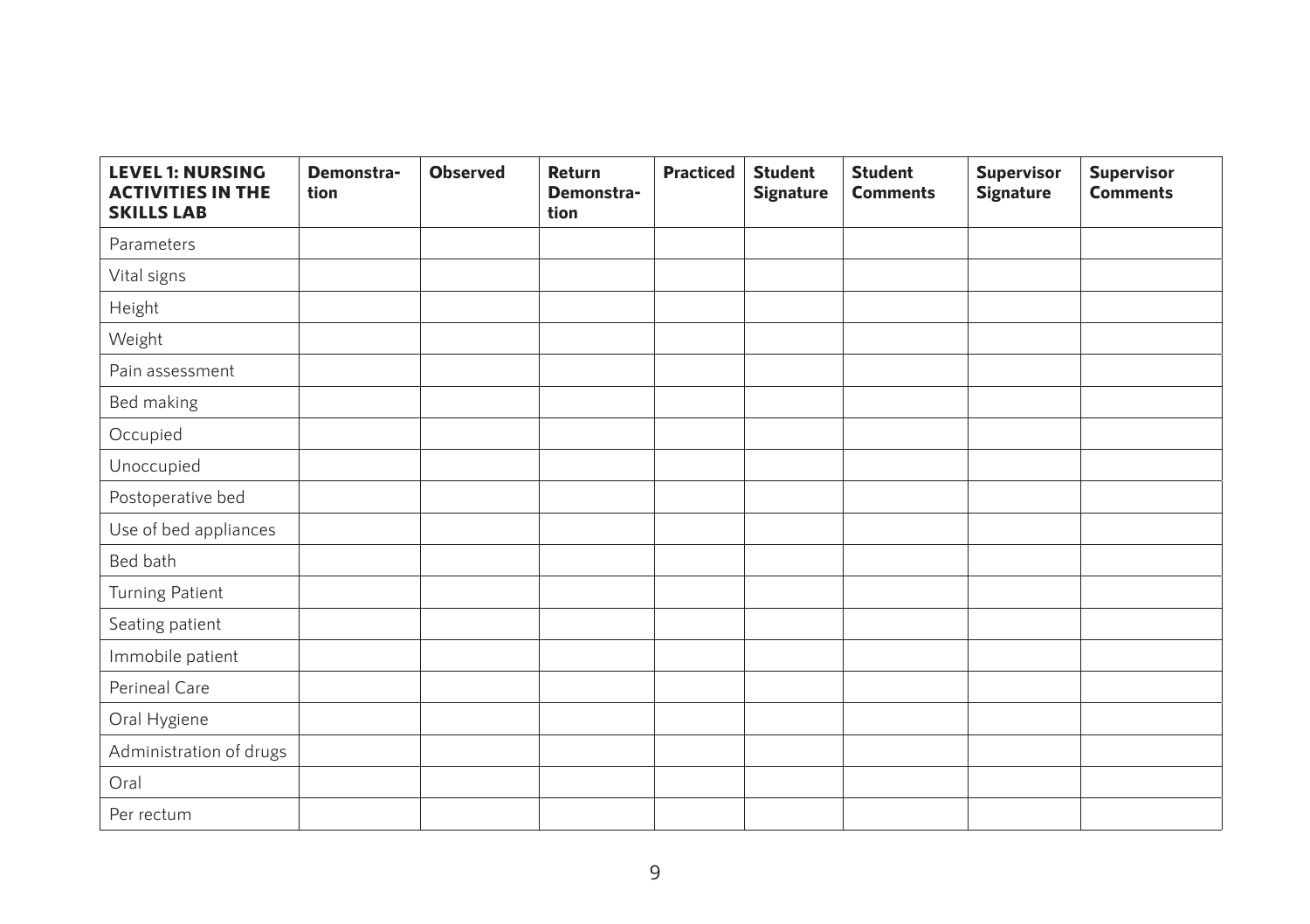| Per vaginal                               |  |  |  |  |
|-------------------------------------------|--|--|--|--|
| Topical application and<br>drops          |  |  |  |  |
| Subcutaneous                              |  |  |  |  |
| Intradermal                               |  |  |  |  |
| Intramuscular                             |  |  |  |  |
| Intravenous                               |  |  |  |  |
| Intrathecal                               |  |  |  |  |
| intraperitoneal                           |  |  |  |  |
| Wound cleaning and<br>dressing            |  |  |  |  |
| Clean wound                               |  |  |  |  |
| Infected wounds                           |  |  |  |  |
| Deep wounds                               |  |  |  |  |
| Wound with drainage                       |  |  |  |  |
| Cardiopulmonary<br>Resuscitation (CPR)    |  |  |  |  |
| <b>Body Mechanics</b>                     |  |  |  |  |
| Assisting a Client with<br>Ambulation     |  |  |  |  |
| Assisting a Client with<br>Crutch Walking |  |  |  |  |
| Positioning a Client in<br>Bed.           |  |  |  |  |
| Moving a Client in Bed                    |  |  |  |  |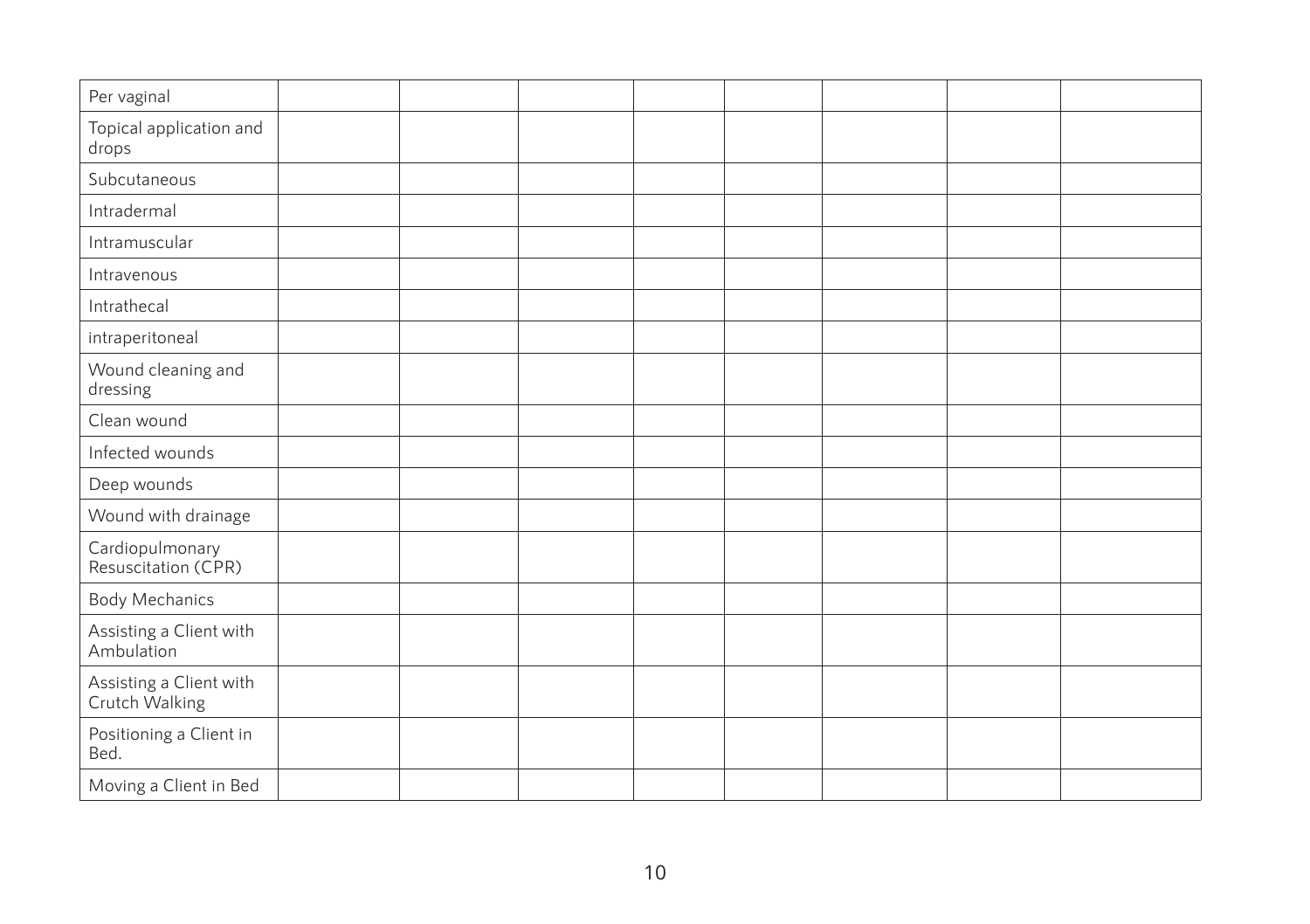| Performing Range-<br>of-Motion (ROM)<br>Exercises                            |  |  |  |  |
|------------------------------------------------------------------------------|--|--|--|--|
| Logrolling a Client                                                          |  |  |  |  |
| Transferring a Client<br>from Bed to Chair                                   |  |  |  |  |
| Transferring a Client<br>from Bed to Stretcher<br>with Minimum<br>Assistance |  |  |  |  |
| Transferring a Client<br>from Bed to Stretcher<br>with Maximum<br>Assistance |  |  |  |  |
| Using a Hydraulic<br>(Mechanical) Lift                                       |  |  |  |  |
| Female Urinary<br>catheterization                                            |  |  |  |  |
| Male Urinary<br>catheterization                                              |  |  |  |  |

(Name and Signature)

DATE\_\_\_ / \_\_\_ / 20\_\_\_\_ **Supervisor Remarks:**

\_\_\_\_\_\_\_\_\_\_\_\_\_\_\_\_\_\_\_\_\_\_\_\_\_\_\_ \_\_\_\_\_\_\_\_\_\_\_\_\_\_\_\_\_\_\_\_\_\_\_\_\_\_\_\_\_\_\_\_\_\_\_ \_\_\_\_\_\_\_\_\_\_\_\_\_\_\_\_\_\_\_\_\_\_\_\_\_\_\_\_\_\_\_\_\_\_\_\_\_ TOTAL HOURS COMPLETED SUPERVISOR SUPERVISOR SUPERVISOR SKILS LAB INSTRUCTOR (Name and Signature)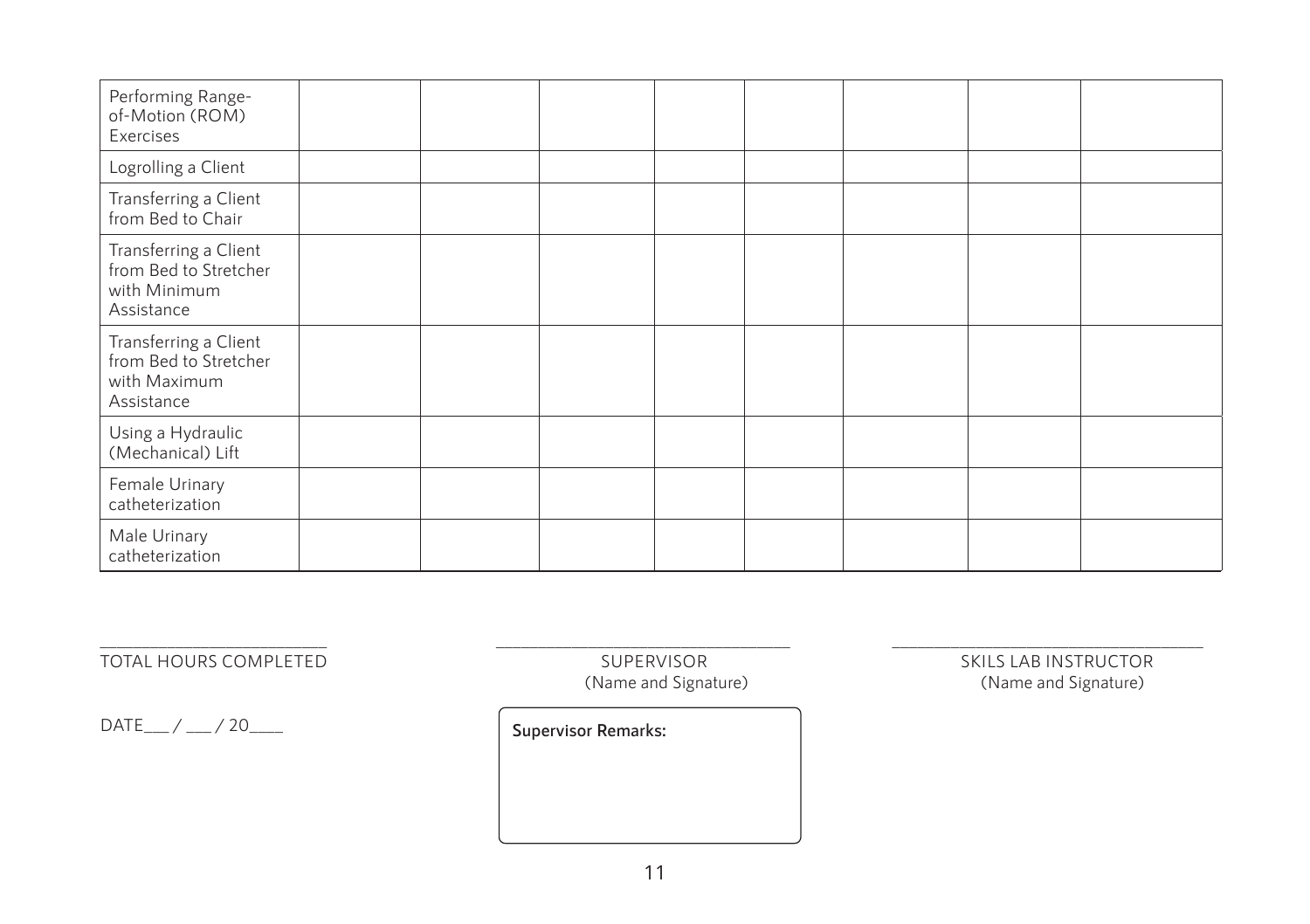| <b>LEVEL 1: Clinical</b><br><b>Placement I</b> | Demonstra-<br>tion | <b>Observed</b> | Return<br>Demonstra-<br>tion | <b>Practiced</b> | <b>Student</b><br><b>Signature</b> | <b>Student</b><br><b>Comments</b> | <b>Supervisor</b><br><b>Signature</b> | <b>Supervisor</b><br><b>Comments</b> |
|------------------------------------------------|--------------------|-----------------|------------------------------|------------------|------------------------------------|-----------------------------------|---------------------------------------|--------------------------------------|
| Admission procedure                            |                    |                 |                              |                  |                                    |                                   |                                       |                                      |
| transfer procedure                             |                    |                 |                              |                  |                                    |                                   |                                       |                                      |
| discharge procedure                            |                    |                 |                              |                  |                                    |                                   |                                       |                                      |
| Bed making (Un-<br>occupied bed)               |                    |                 |                              |                  |                                    |                                   |                                       |                                      |
| Changing an occupied<br>bed                    |                    |                 |                              |                  |                                    |                                   |                                       |                                      |
| Bed bath                                       |                    |                 |                              |                  |                                    |                                   |                                       |                                      |
| Shower bath                                    |                    |                 |                              |                  |                                    |                                   |                                       |                                      |
| Assisted bath                                  |                    |                 |                              |                  |                                    |                                   |                                       |                                      |
| Performing perineal<br>care                    |                    |                 |                              |                  |                                    |                                   |                                       |                                      |
| Assisting the client with<br>oral care         |                    |                 |                              |                  |                                    |                                   |                                       |                                      |
| Providing oral care for<br>dependent client    |                    |                 |                              |                  |                                    |                                   |                                       |                                      |
| Height measurement                             |                    |                 |                              |                  |                                    |                                   |                                       |                                      |
| weight measurement                             |                    |                 |                              |                  |                                    |                                   |                                       |                                      |
| Measuring Body<br>Temperature                  |                    |                 |                              |                  |                                    |                                   |                                       |                                      |
| Assessing Pulse Rate                           |                    |                 |                              |                  |                                    |                                   |                                       |                                      |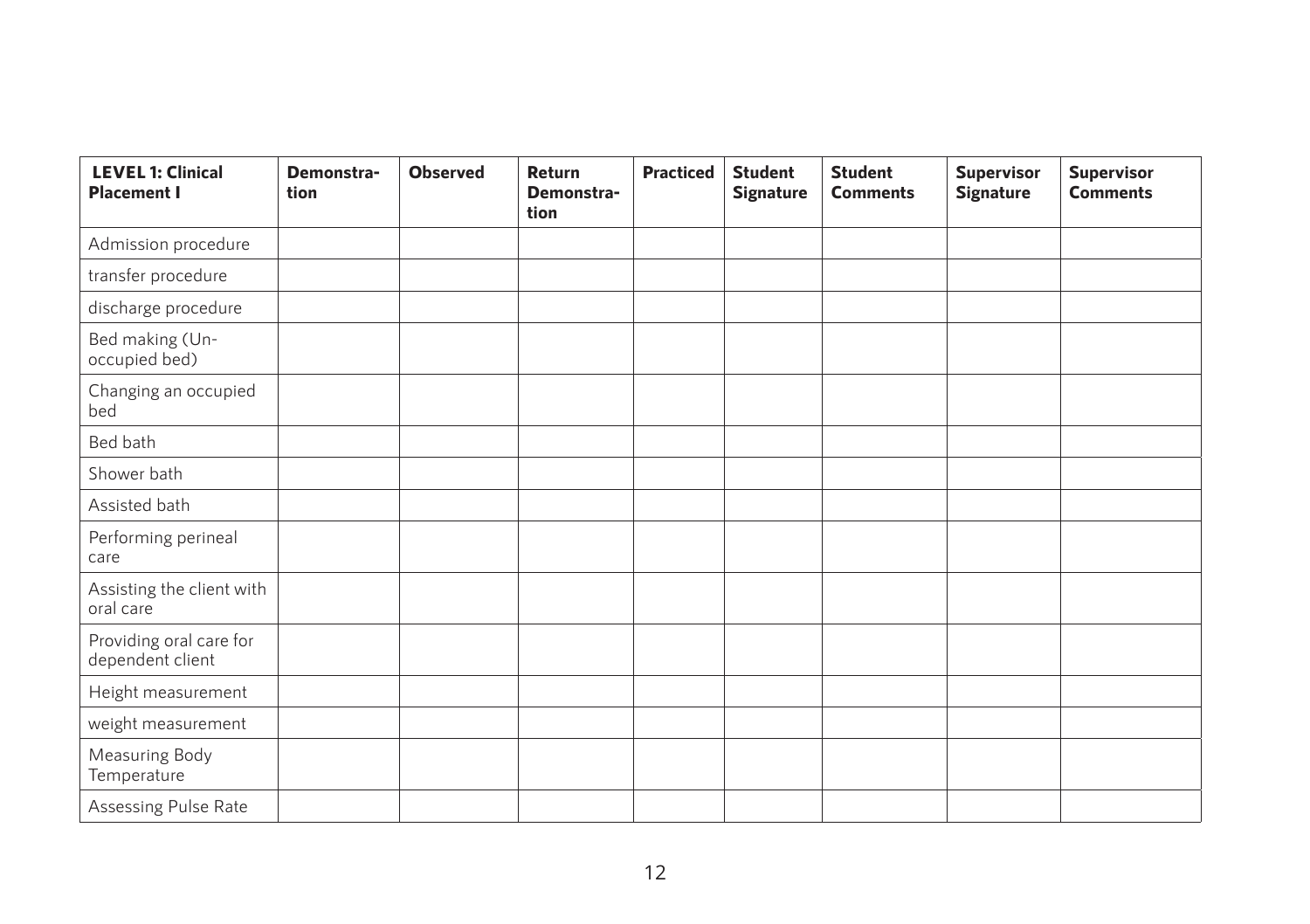| Assessing Respirations                                 |  |  |  |  |
|--------------------------------------------------------|--|--|--|--|
| Assessing Blood<br>Pressure                            |  |  |  |  |
| Assessing pain                                         |  |  |  |  |
| Assessing oxygen<br>saturation using pulse<br>oximeter |  |  |  |  |
| Removing medications<br>from an ampoule                |  |  |  |  |
| Removing medications<br>from a vial                    |  |  |  |  |
| Drug administration IM                                 |  |  |  |  |
| Drug administration SC                                 |  |  |  |  |
| Drug administration ID                                 |  |  |  |  |
| Drug administration<br>PO                              |  |  |  |  |
| Drug administration<br>suppositories                   |  |  |  |  |
| Drug administration ear                                |  |  |  |  |
| Drug administration<br>eye                             |  |  |  |  |
| Drug administration<br>skin                            |  |  |  |  |
| Administering a Large<br>Enema                         |  |  |  |  |
| Administering a Small<br>(Mini-) Enema                 |  |  |  |  |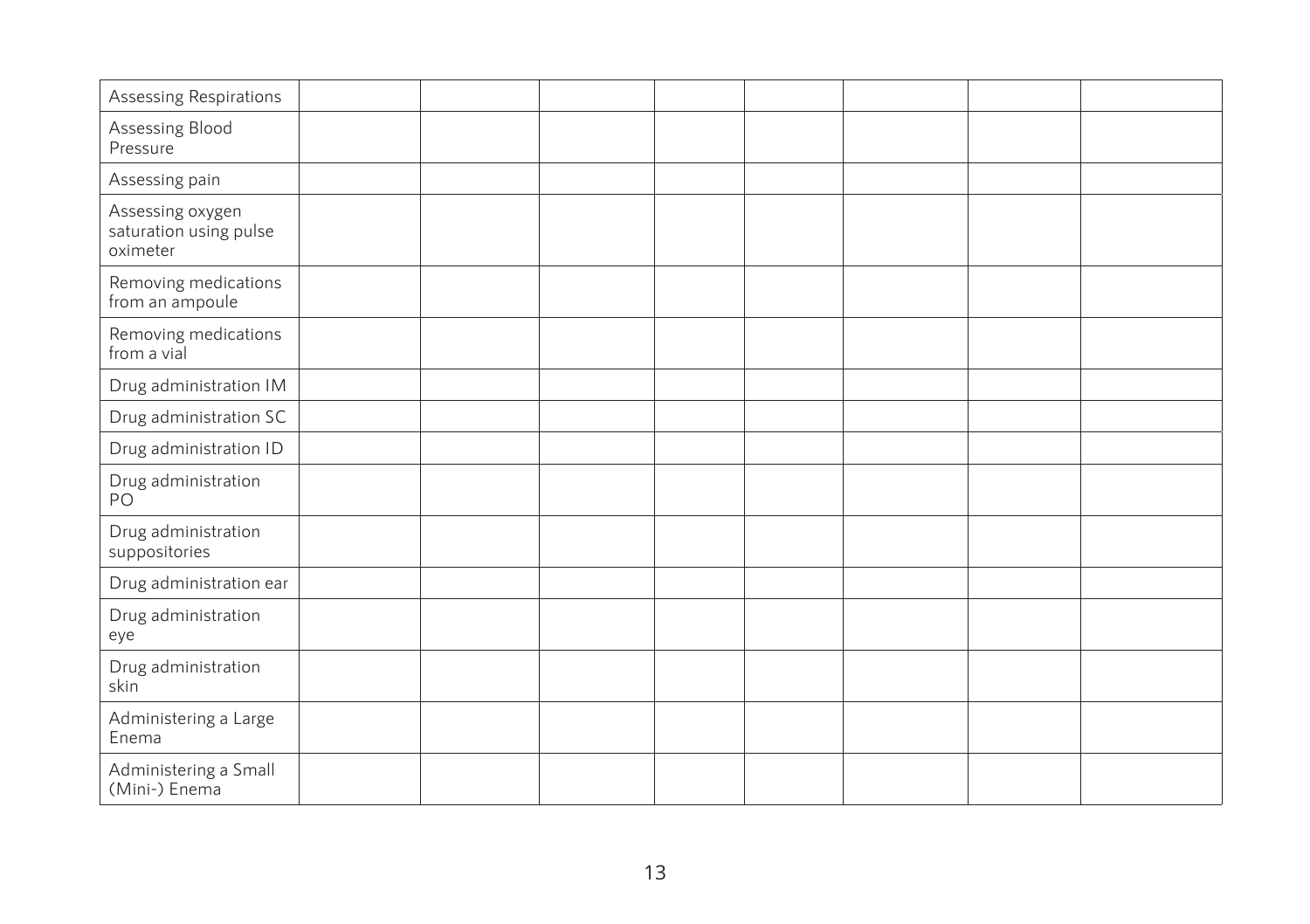| Wound cleaning and<br>dressing                                                 |  |  |  |  |
|--------------------------------------------------------------------------------|--|--|--|--|
| Clean wound                                                                    |  |  |  |  |
| Infected wounds                                                                |  |  |  |  |
| Deep wounds                                                                    |  |  |  |  |
| Wound with drainage                                                            |  |  |  |  |
| Culturing a Wound                                                              |  |  |  |  |
| Irrigating a Wound                                                             |  |  |  |  |
| Applying a Dry Sterile<br>Dressing                                             |  |  |  |  |
| Applying a Wet to Dry<br>Dressing                                              |  |  |  |  |
| Nursing assessment                                                             |  |  |  |  |
| Nursing care plan                                                              |  |  |  |  |
| Moving a Client in Bed                                                         |  |  |  |  |
| Logrolling a Client                                                            |  |  |  |  |
| Transferring a Client<br>from Bed to Chair                                     |  |  |  |  |
| Transferring a Client<br>from Bed to Stretcher<br>with Minimum<br>Assistance   |  |  |  |  |
| Transferring a Client<br>from Bed to Stretcher<br>with Maximum Assis-<br>tance |  |  |  |  |
| Using a Hydraulic<br>(Mechanical) Lift                                         |  |  |  |  |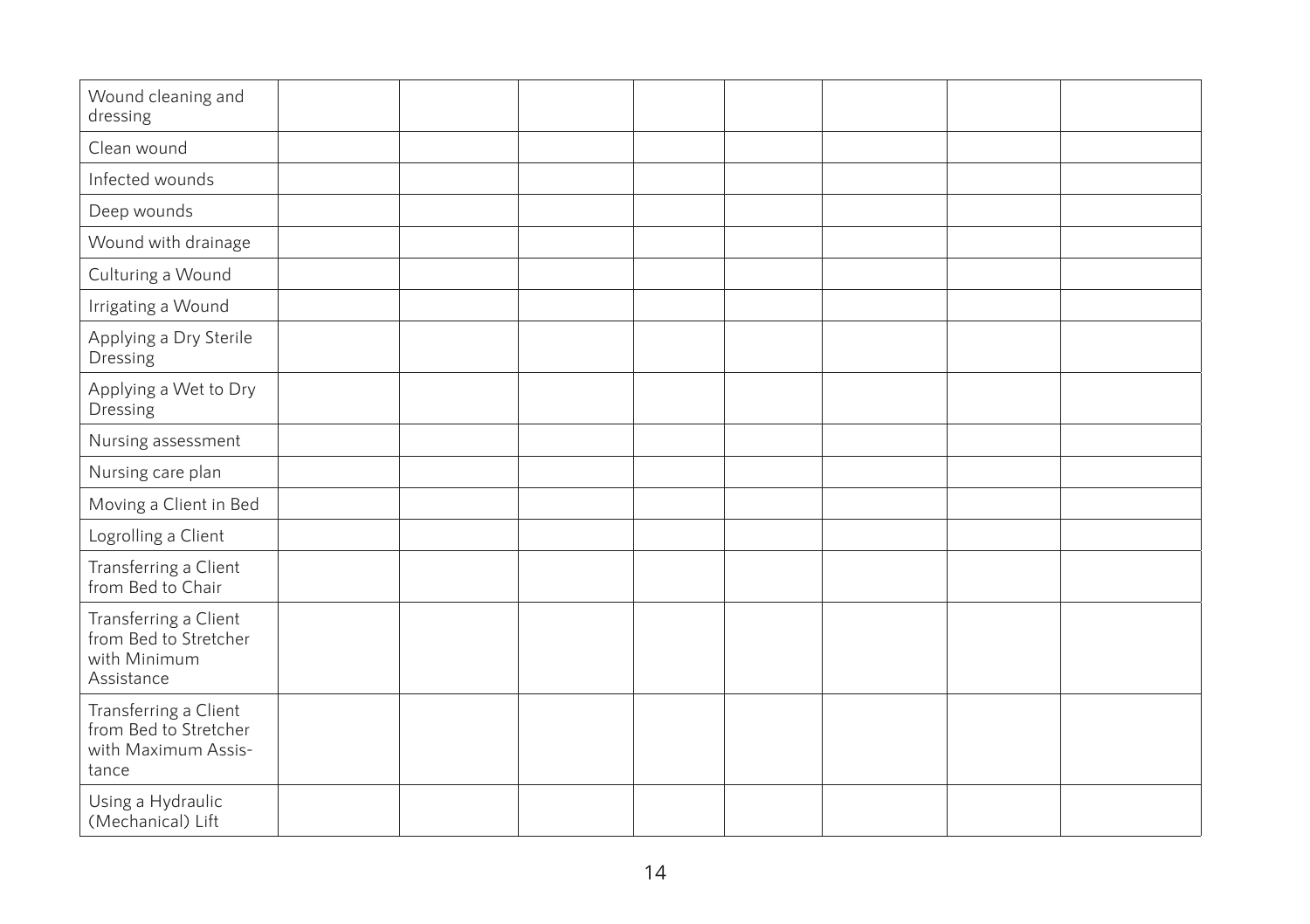| Assisting a Client with<br>Ambulation                    |  |  |  |  |
|----------------------------------------------------------|--|--|--|--|
| Assisting a Client with<br>Crutch Walking                |  |  |  |  |
| Changing position of<br>patients in bed                  |  |  |  |  |
| Measuring and<br>recording fluids (Intake<br>and Output) |  |  |  |  |
| Collection of specimens<br>(Urine)                       |  |  |  |  |
| Stool specimen<br>Collection                             |  |  |  |  |
| Blood sampling                                           |  |  |  |  |
| Sputum collection                                        |  |  |  |  |
| Blood smear                                              |  |  |  |  |
| Decontamination                                          |  |  |  |  |
| Bandaging (all types)                                    |  |  |  |  |
| Rolling bandages                                         |  |  |  |  |
| Splinting                                                |  |  |  |  |
| Cardiac massage (CPR)                                    |  |  |  |  |
| Administering<br>Therapeutic Massage                     |  |  |  |  |
| Performing Range-<br>of-Motion (ROM)<br>Exercises        |  |  |  |  |
| Fire drill                                               |  |  |  |  |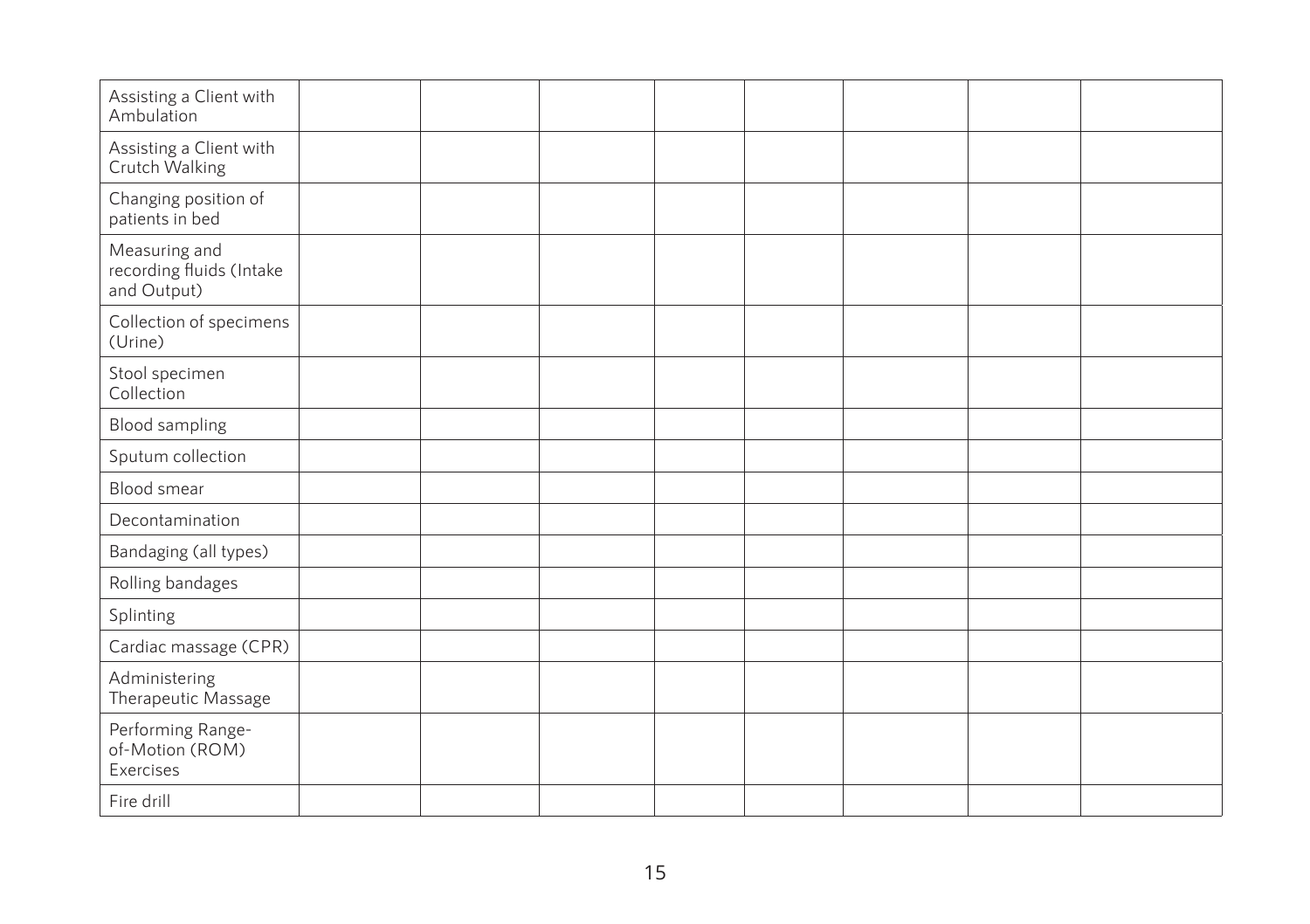| Last offices                                                                                                |  |  |  |  |
|-------------------------------------------------------------------------------------------------------------|--|--|--|--|
| Nutrition assessment<br>(anthropometric<br>measurements)                                                    |  |  |  |  |
| Participation in<br>promotion, preventive,<br>curative and<br>rehabilitative activities<br>to the Community |  |  |  |  |

DATE\_\_\_ / \_\_\_ / 20\_\_\_\_ **Supervisor Remarks:**

\_\_\_\_\_\_\_\_\_\_\_\_\_\_\_\_\_\_\_\_\_\_\_\_\_\_\_ \_\_\_\_\_\_\_\_\_\_\_\_\_\_\_\_\_\_\_\_\_\_\_\_\_\_\_\_\_\_\_\_\_\_\_ \_\_\_\_\_\_\_\_\_\_\_\_\_\_\_\_\_\_\_\_\_\_\_\_\_\_\_\_\_\_\_\_\_\_\_\_\_ (Name and Signature)

TOTAL CLINICAL HOURS<br>COMPLETED (Name and Signature) HOSPITAL DIRETOR OF NURSING SERVICES<br>(Name and Signature)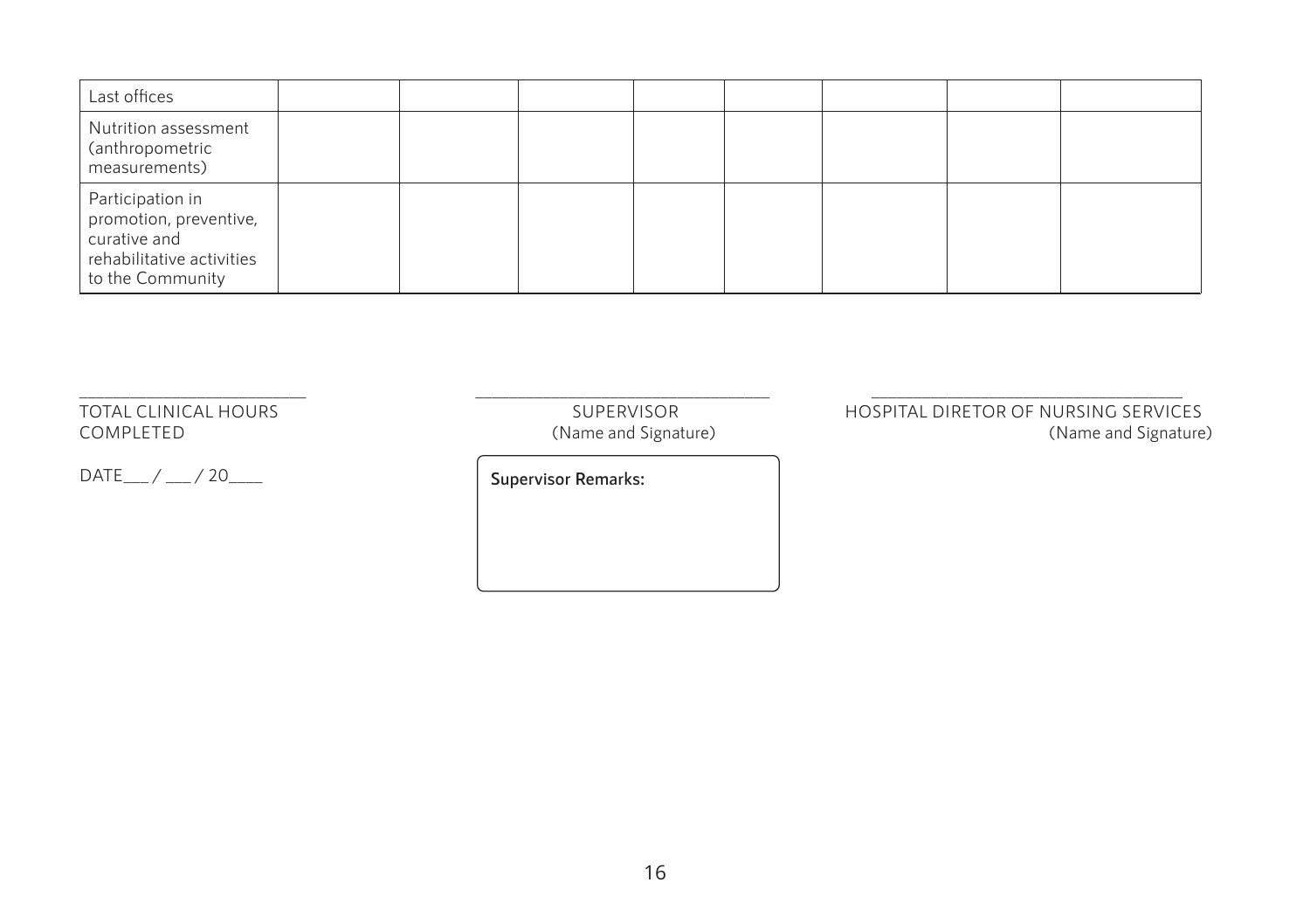| <b>LEVEL 2: Clinical</b><br><b>Placement II</b>                | Demonstra-<br>tion | <b>Observed</b> | Return<br>Demonstra-<br>tion | <b>Practiced</b> | <b>Student</b><br><b>Signature</b> | <b>Student</b><br><b>Comments</b> | <b>Supervisor</b><br><b>Signature</b> | <b>Supervisor</b><br><b>Comments</b> |
|----------------------------------------------------------------|--------------------|-----------------|------------------------------|------------------|------------------------------------|-----------------------------------|---------------------------------------|--------------------------------------|
| Preoperative teaching:                                         |                    |                 |                              |                  |                                    |                                   |                                       |                                      |
| Deep Breathing<br>Exercises, Coughing,<br>and Splinting        |                    |                 |                              |                  |                                    |                                   |                                       |                                      |
| Leg Exercises                                                  |                    |                 |                              |                  |                                    |                                   |                                       |                                      |
| Put on surgical attire                                         |                    |                 |                              |                  |                                    |                                   |                                       |                                      |
| Surgical hand washing                                          |                    |                 |                              |                  |                                    |                                   |                                       |                                      |
| Gloving (closed and<br>open methods)                           |                    |                 |                              |                  |                                    |                                   |                                       |                                      |
| Gowning                                                        |                    |                 |                              |                  |                                    |                                   |                                       |                                      |
| Preparation of sterile<br>field                                |                    |                 |                              |                  |                                    |                                   |                                       |                                      |
| Classification of OR<br>general instruments<br>and instruments |                    |                 |                              |                  |                                    |                                   |                                       |                                      |
| preparation for<br>sterilization or high<br>disinfection       |                    |                 |                              |                  |                                    |                                   |                                       |                                      |
| Adding sterile items to<br>a sterile field                     |                    |                 |                              |                  |                                    |                                   |                                       |                                      |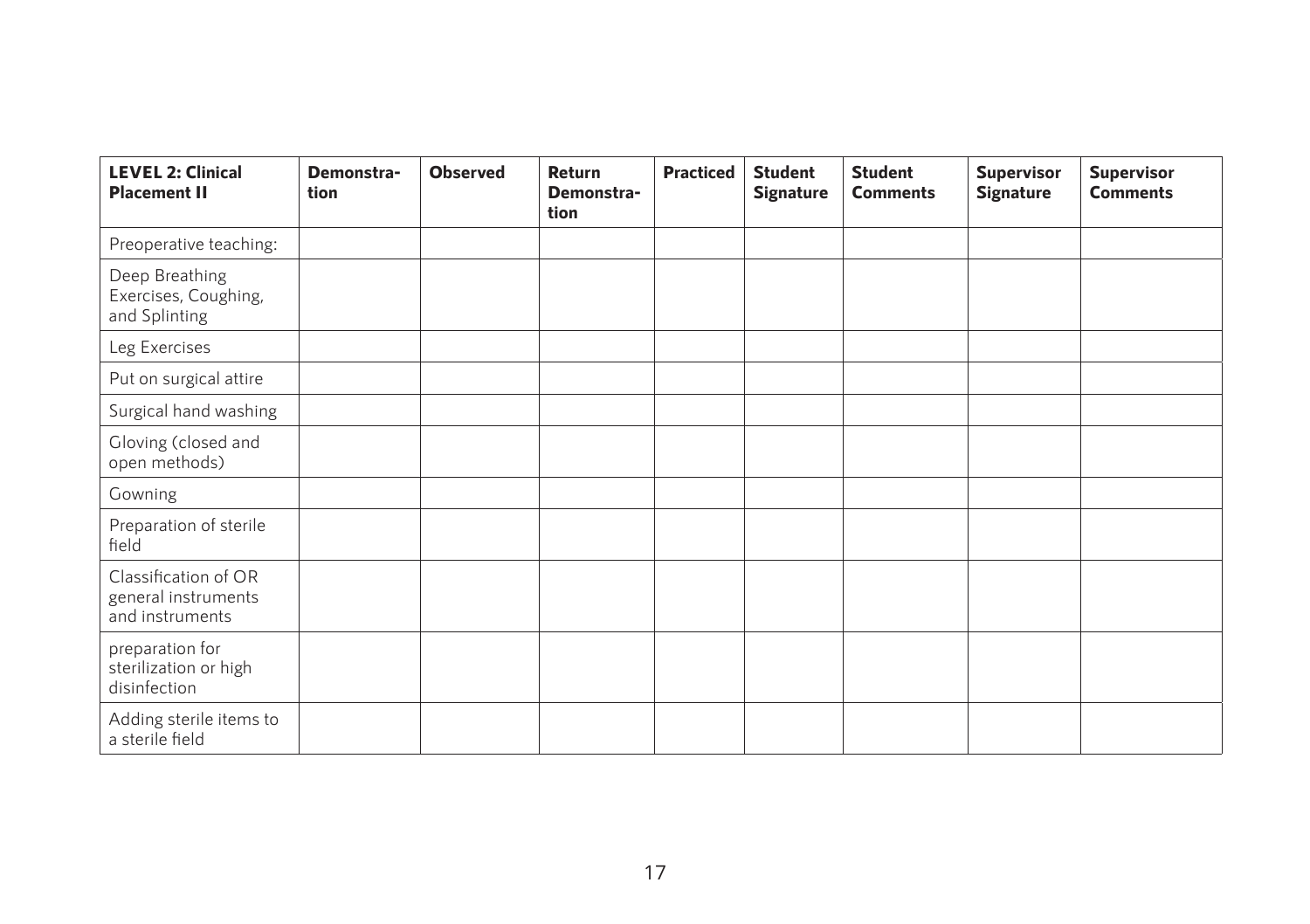| Perform the principles<br>of draping prior to<br>surgery                          |  |  |  |  |
|-----------------------------------------------------------------------------------|--|--|--|--|
| Apply principles of<br>asepsis                                                    |  |  |  |  |
| Instrument handling                                                               |  |  |  |  |
| Surgical counts                                                                   |  |  |  |  |
| Safety surgical checklist                                                         |  |  |  |  |
| Perform the different<br>types of sutures                                         |  |  |  |  |
| Admit patient in Post<br>Anaesthesia Care Unit                                    |  |  |  |  |
| Care for Patient in<br>PACU                                                       |  |  |  |  |
| Discharge patient from<br>PACU                                                    |  |  |  |  |
| Surgical patient Hando-<br>ver report (from ward<br>to OR and from OR to<br>PACU) |  |  |  |  |
| pain and nausea control                                                           |  |  |  |  |
| Assessment of<br>respiratory system                                               |  |  |  |  |
| Assessment of lung<br>functioning                                                 |  |  |  |  |
| Specimen: sputum<br>collection, throat swab                                       |  |  |  |  |
| Administration of<br>oxygen                                                       |  |  |  |  |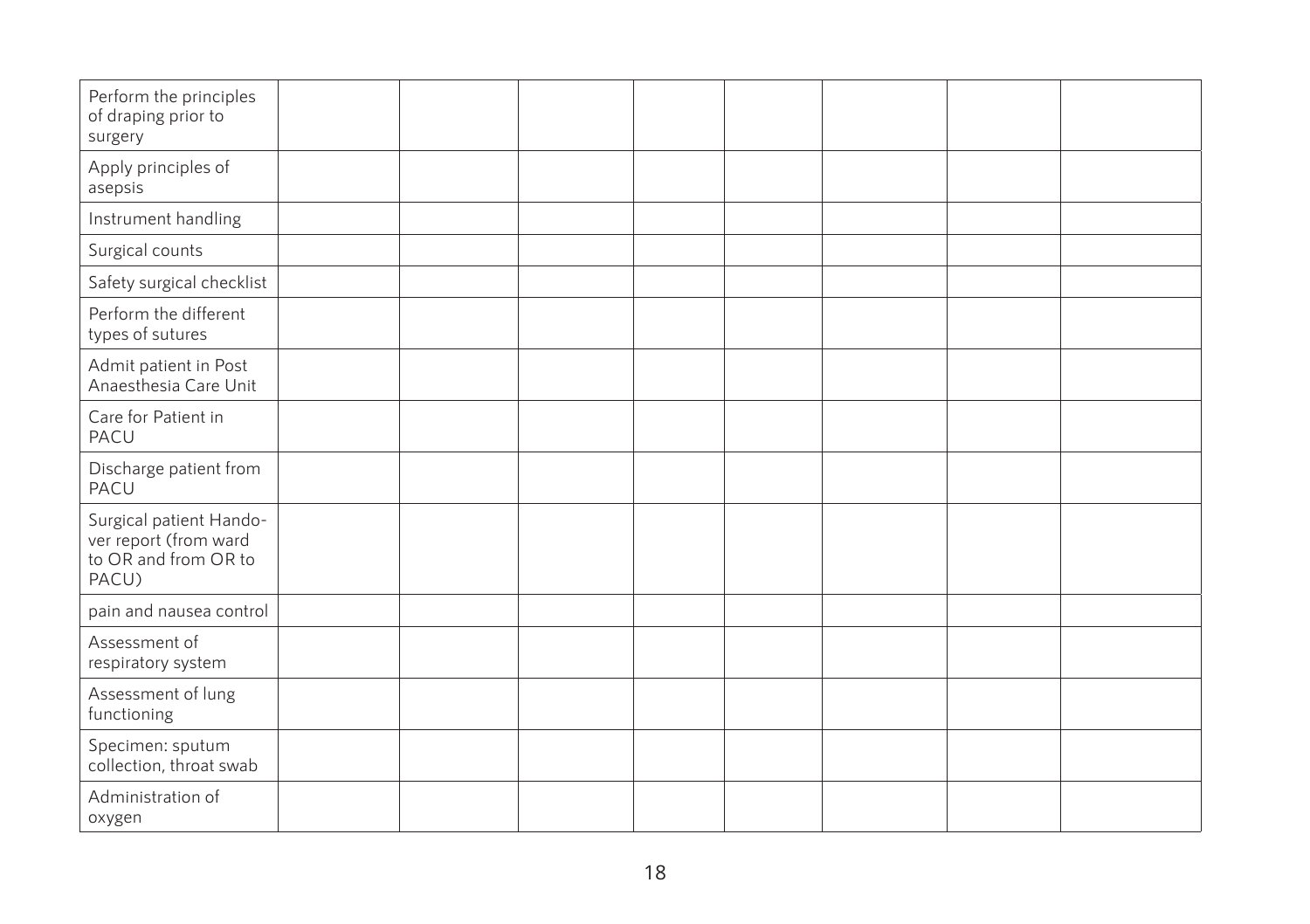| Performing Nebulizer<br>Therapy                                                                             |  |  |  |  |
|-------------------------------------------------------------------------------------------------------------|--|--|--|--|
| Inhaler                                                                                                     |  |  |  |  |
| Ultrasonic nebulizer                                                                                        |  |  |  |  |
| Incentive spirometry                                                                                        |  |  |  |  |
| Tracheostomy care<br>(dressing new trache-<br>ostomy, suctioning,<br>changing inner cannu-<br>la)Suctioning |  |  |  |  |
| Assist in<br>Thoracocenthesis                                                                               |  |  |  |  |
| Perform simple chest<br>physiotherapy and<br>Coughing exercises                                             |  |  |  |  |
| Care for a patient on<br>chest tube and postural<br>drainage.                                               |  |  |  |  |
| Pulse oximeter                                                                                              |  |  |  |  |
| Assessment of the car-<br>diovascular system                                                                |  |  |  |  |
| Controlling epistaxis/<br>nasal packing                                                                     |  |  |  |  |
| Blood transfusion                                                                                           |  |  |  |  |
| Vein puncture                                                                                               |  |  |  |  |
| Interpreting complete<br>blood count laboratory<br>results                                                  |  |  |  |  |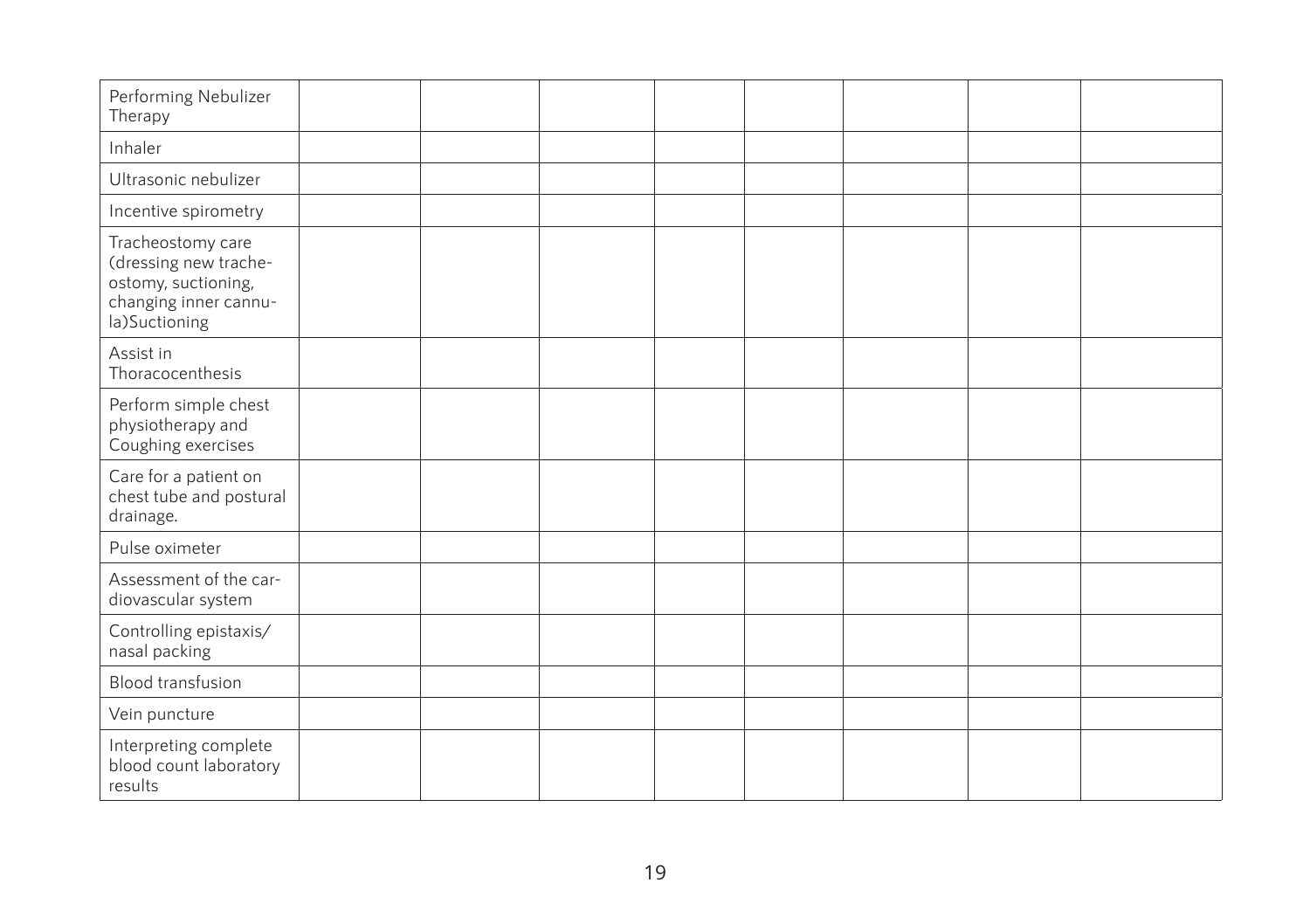| Assist in bone marrow<br>aspiration                              |  |  |  |  |
|------------------------------------------------------------------|--|--|--|--|
| Collection of blood for<br>culture                               |  |  |  |  |
| Intravenous fluid<br>administration and<br>changing the infusion |  |  |  |  |
| Intravenous drug ad-<br>ministration                             |  |  |  |  |
| Maintenance of I.V.<br>system                                    |  |  |  |  |
| Monitor the IV line site                                         |  |  |  |  |
| ECG - Recording                                                  |  |  |  |  |
| Fluid and electrolytes<br>balances                               |  |  |  |  |
| Assessment of GI<br>system                                       |  |  |  |  |
| Monitoring bowel<br>sounds                                       |  |  |  |  |
| Patient feeding                                                  |  |  |  |  |
| Interpreting liver func-<br>tion tests                           |  |  |  |  |
| Care for Nasal-gastric<br>Tube                                   |  |  |  |  |
| Inserting a Nasal-<br>Gastric Tube                               |  |  |  |  |
| Removal a Nasal-<br>Gastric Tube                                 |  |  |  |  |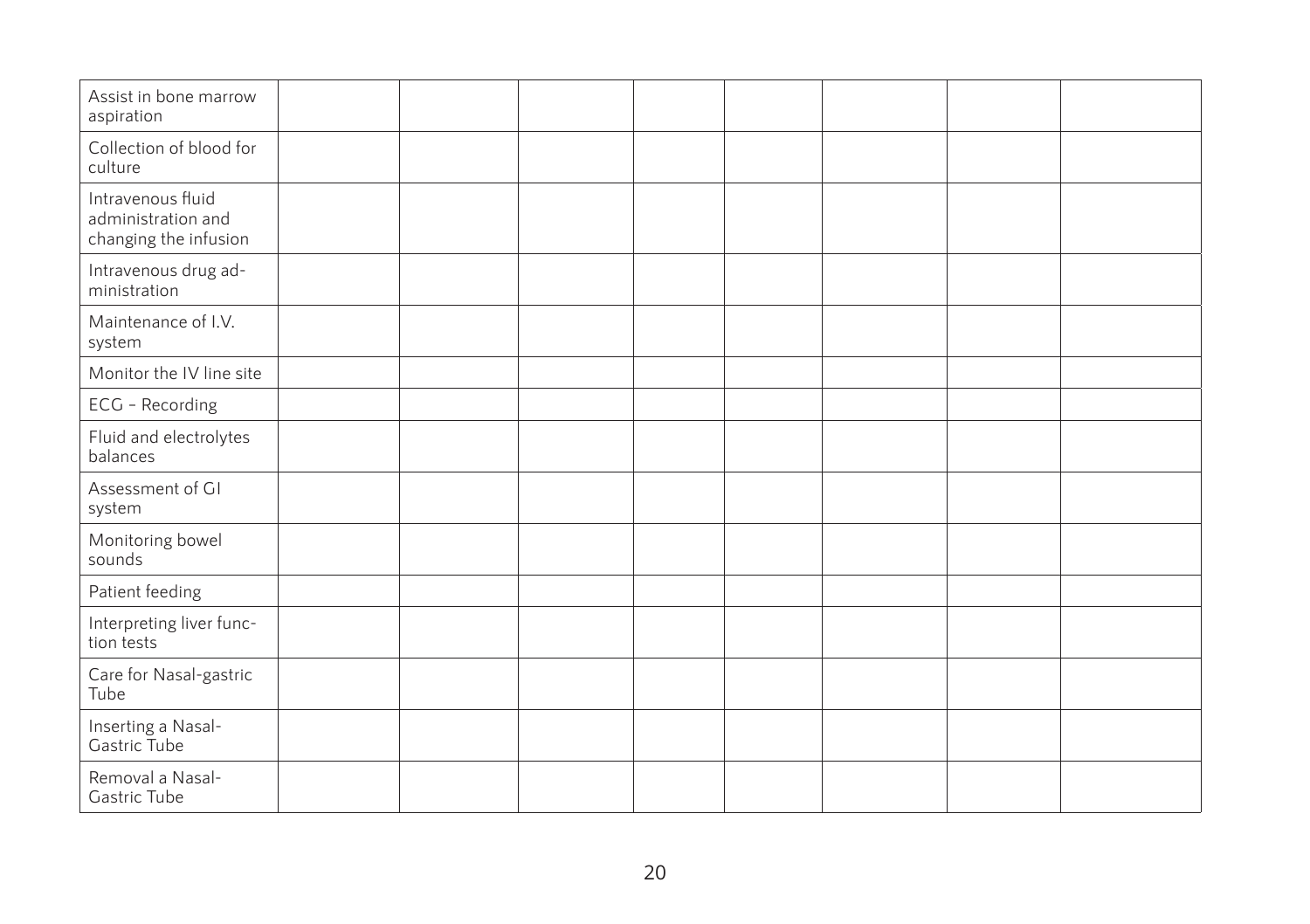| Administering Nasal-<br>Gastric tube feeding                                                                |  |  |  |  |
|-------------------------------------------------------------------------------------------------------------|--|--|--|--|
| Administering oral<br>medications through a<br>Nasal-Gastric Tube                                           |  |  |  |  |
| Gastric lavage                                                                                              |  |  |  |  |
| Assist in abdominal<br>paracentesis and mon-<br>itoring of patient with<br>abdominal paracentesis           |  |  |  |  |
| Assist in procedures<br>such as: colonoscopy,<br>endoscopy, abdominal<br>ultrasound, barium<br>meal/swallow |  |  |  |  |
| Colostomy/ileostomy<br>care                                                                                 |  |  |  |  |
| Caring for a<br>Gastrostomy Tube                                                                            |  |  |  |  |
| Flatus tube insertion                                                                                       |  |  |  |  |

DATE\_\_\_ / \_\_\_ / 20\_\_\_\_ **Supervisor Remarks:**

\_\_\_\_\_\_\_\_\_\_\_\_\_\_\_\_\_\_\_\_\_\_\_\_\_\_\_ \_\_\_\_\_\_\_\_\_\_\_\_\_\_\_\_\_\_\_\_\_\_\_\_\_\_\_\_\_\_\_\_\_\_\_ \_\_\_\_\_\_\_\_\_\_\_\_\_\_\_\_\_\_\_\_\_\_\_\_\_\_\_\_\_\_\_\_\_\_\_\_\_ (Name and Signature)

TOTAL CLINICAL HOURS<br>COMPLETED (Name and Signature) COMPLETED (Name and Signature)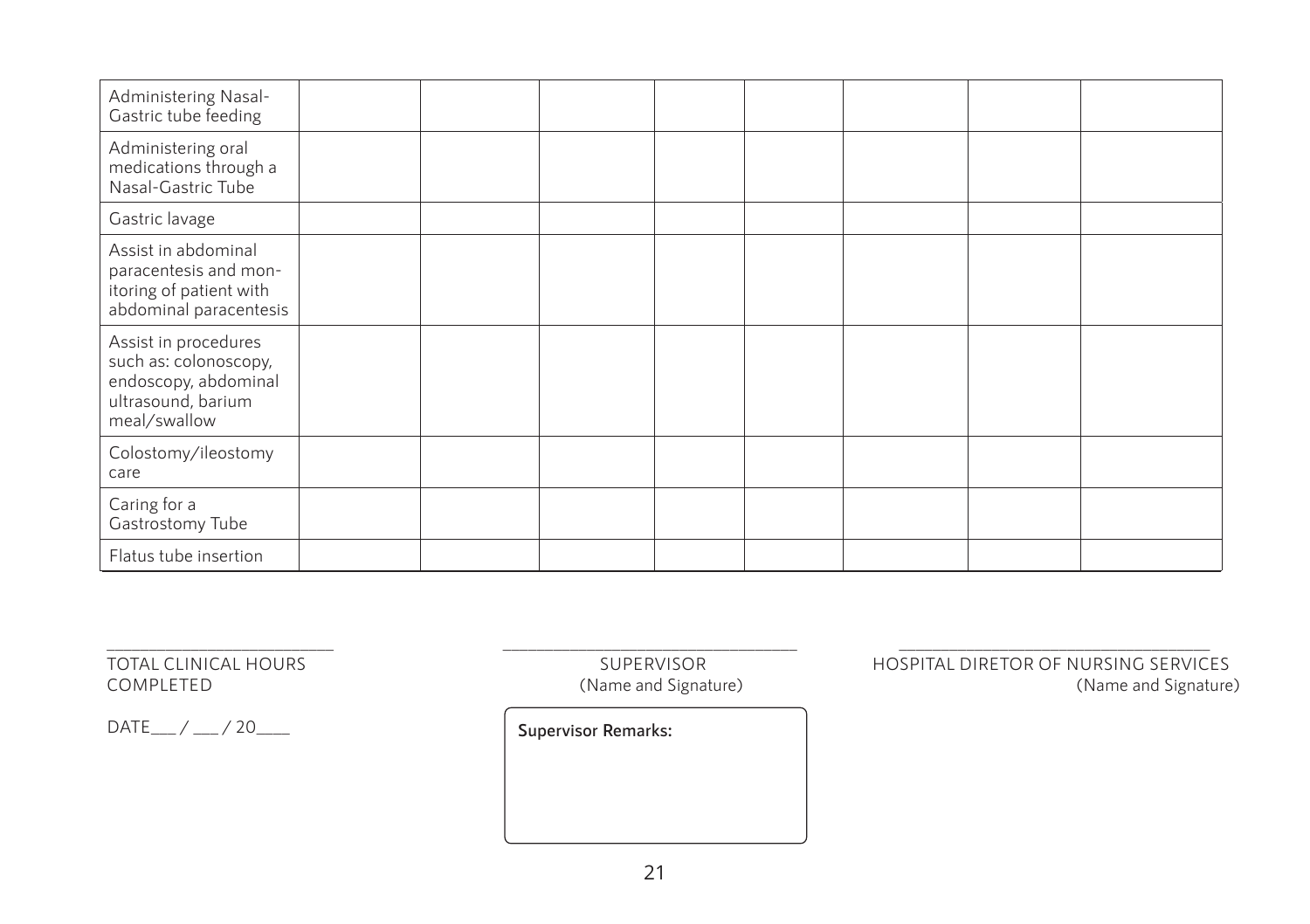| <b>LEVEL2: Clinical</b><br><b>Placement III</b>                                                              | Demonstra-<br>tion | <b>Observed</b> | Return<br>Demonstra-<br>tion | <b>Practiced</b> | <b>Student</b><br><b>Signature</b> | <b>Student</b><br><b>Comments</b> | <b>Supervisor</b><br><b>Signature</b> | <b>Supervisor</b><br><b>Comments</b> |
|--------------------------------------------------------------------------------------------------------------|--------------------|-----------------|------------------------------|------------------|------------------------------------|-----------------------------------|---------------------------------------|--------------------------------------|
| Endocrine assessment                                                                                         |                    |                 |                              |                  |                                    |                                   |                                       |                                      |
| Administration of<br>Insulin                                                                                 |                    |                 |                              |                  |                                    |                                   |                                       |                                      |
| Measuring blood<br>glucose                                                                                   |                    |                 |                              |                  |                                    |                                   |                                       |                                      |
| Measuring glucose in<br>urine                                                                                |                    |                 |                              |                  |                                    |                                   |                                       |                                      |
| Diabetic Foot care                                                                                           |                    |                 |                              |                  |                                    |                                   |                                       |                                      |
| Administration of oral<br>hypoglycemic drugs                                                                 |                    |                 |                              |                  |                                    |                                   |                                       |                                      |
| Assess a patient with<br>neurological conditions                                                             |                    |                 |                              |                  |                                    |                                   |                                       |                                      |
| Use different tools to<br>assess a patient with<br>neurological condi-<br>tions (Glasgow coma<br>scale, etc) |                    |                 |                              |                  |                                    |                                   |                                       |                                      |
| Positioning a patient<br>with neurological con-<br>ditions (spinal injury,<br>cervical)                      |                    |                 |                              |                  |                                    |                                   |                                       |                                      |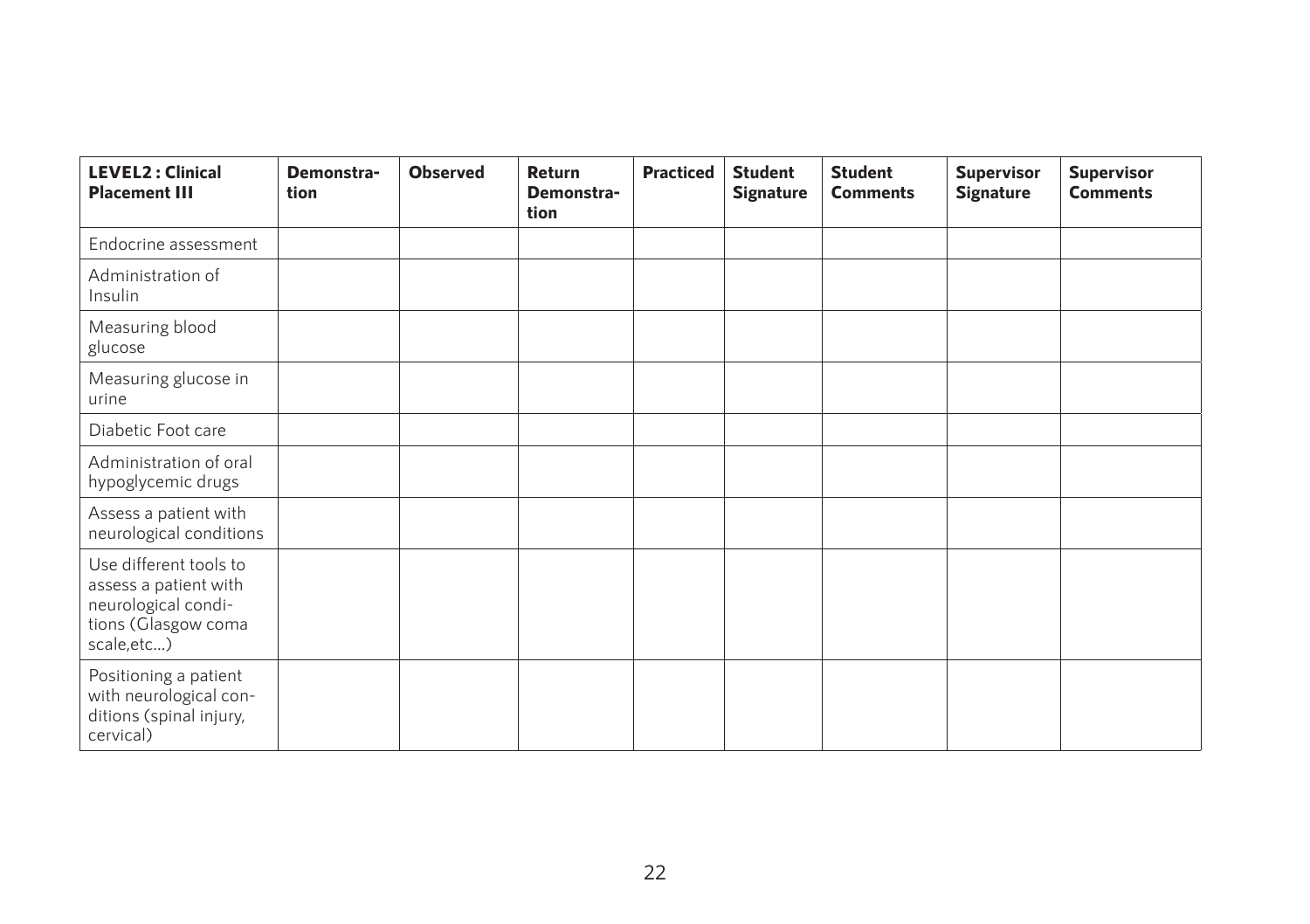| Placement of cervical<br>collar                                               |  |  |  |  |
|-------------------------------------------------------------------------------|--|--|--|--|
| Assist with lumbar<br>puncture                                                |  |  |  |  |
| Transport of patient<br>with spinal cord injury                               |  |  |  |  |
| Assessment of muscu-<br>loskeletal system                                     |  |  |  |  |
| Applying a Figure-Eight<br>Bandage                                            |  |  |  |  |
| Assisting with Cast<br>Application                                            |  |  |  |  |
| Caring for a Cast                                                             |  |  |  |  |
| Removal of a cast                                                             |  |  |  |  |
| Applying Skin Traction<br>and Caring for a Patient<br>in Skin Traction        |  |  |  |  |
| Caring for a Patient in<br>Skeletal Traction                                  |  |  |  |  |
| Caring for a Patient<br>with an External Fixa-<br>tion Device                 |  |  |  |  |
| Assisting with insertion<br>of pins, wires, or nails<br>for skeletal traction |  |  |  |  |
| Assist with sprints ap-<br>plication and removal                              |  |  |  |  |
| Integumentary assess-<br>ment                                                 |  |  |  |  |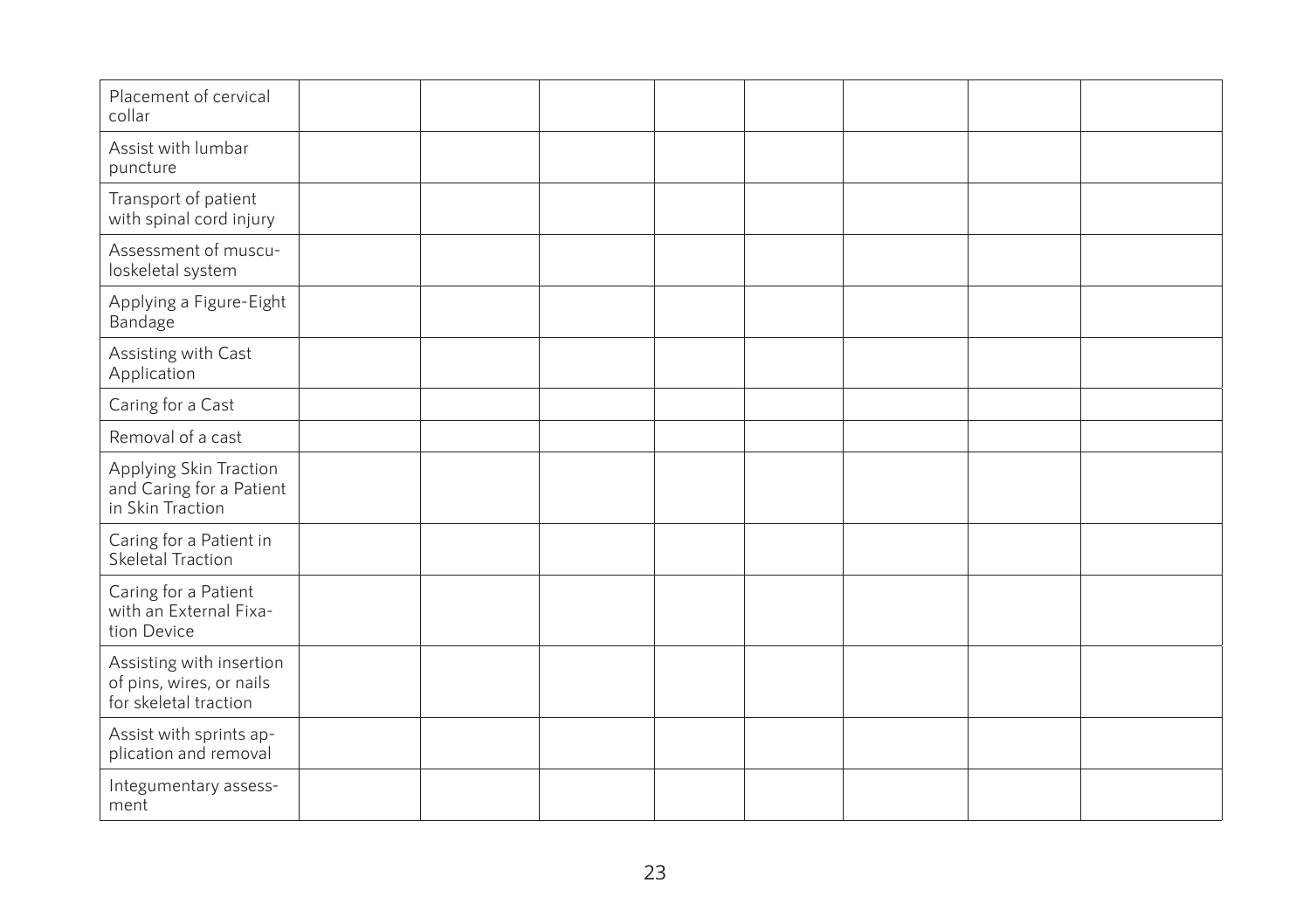| Wound assessment<br>and documentation                              |  |  |  |  |
|--------------------------------------------------------------------|--|--|--|--|
| Cleaning a Wound and<br>Applying a Dry Sterile<br>Dressing         |  |  |  |  |
| Cleaning a Wound and<br>Applying a Moistened<br>Dressing           |  |  |  |  |
| Performing Irrigation of<br>a Wound                                |  |  |  |  |
| Collecting a Wound<br>Culture                                      |  |  |  |  |
| Caring for a Penrose<br>Drain                                      |  |  |  |  |
| Caring for a T-Tube<br>Drain                                       |  |  |  |  |
| Caring for a Jack-<br>son-Pratt Drain                              |  |  |  |  |
| Caring for a Hemovac<br>Drain                                      |  |  |  |  |
| Sutures                                                            |  |  |  |  |
| Removing Sutures                                                   |  |  |  |  |
| Removing Surgical<br>Staples                                       |  |  |  |  |
| Pressure ulcers<br>management and tools<br>for predicting bedsores |  |  |  |  |
| Wound debridement                                                  |  |  |  |  |
| Caring for skin graft                                              |  |  |  |  |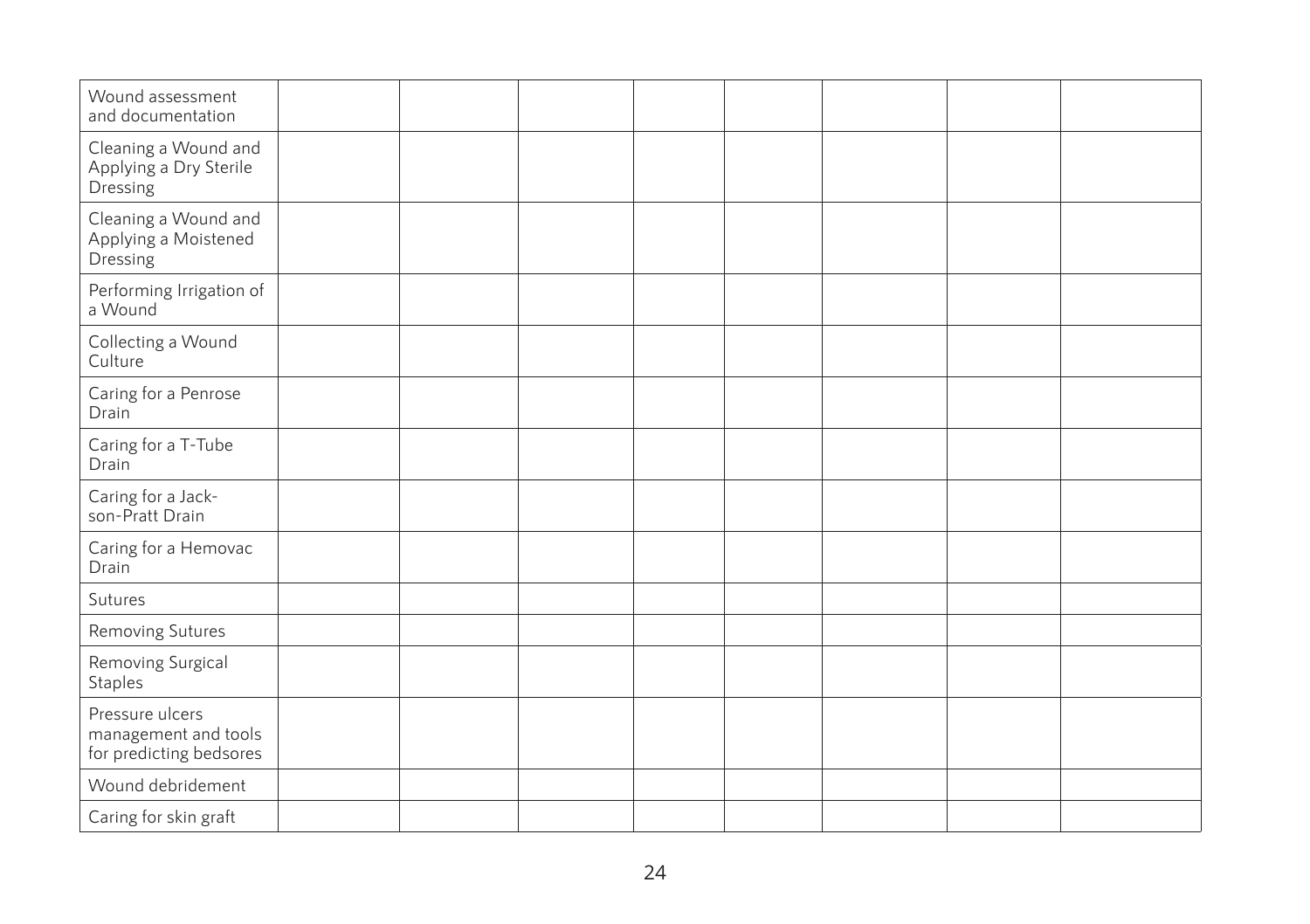| Abscess incision                                                           |  |  |  |  |
|----------------------------------------------------------------------------|--|--|--|--|
| Assessment of urinary<br>system                                            |  |  |  |  |
| Applying an External<br>Condom Catheter                                    |  |  |  |  |
| Catheterizing the<br>Female Urinary Bladder                                |  |  |  |  |
| Catheterizing the Male<br>Urinary Bladder                                  |  |  |  |  |
| Caring for a Suprapubic<br>Urinary Catheter                                |  |  |  |  |
| Removing an Indwell-<br>ing Catheter                                       |  |  |  |  |
| Performing Intermit-<br>tent Closed Catheter<br>Irrigation                 |  |  |  |  |
| Administering a Con-<br>tinuous Closed Bladder<br>Irrigation               |  |  |  |  |
| Emptying and Changing<br>a Stoma Appliance on<br>an Ileal Conduit          |  |  |  |  |
| Caring for a Peritoneal<br>Dialysis Catheter                               |  |  |  |  |
| Caring for a<br>Hemodialysis Access<br>(Arteriovenous Fistula<br>or Graft) |  |  |  |  |
| Collecting urine<br>specimen                                               |  |  |  |  |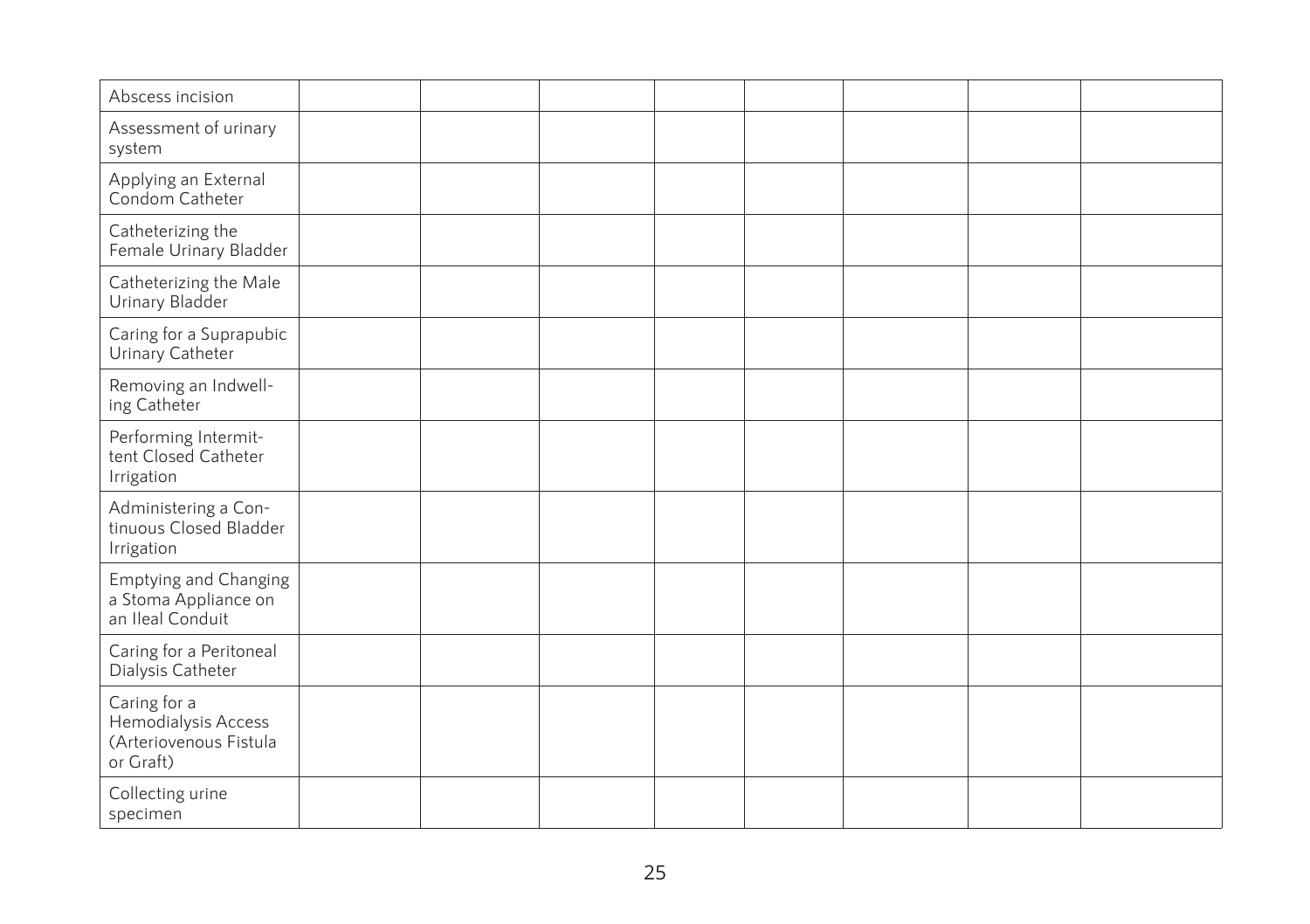| Collecting a single<br>voided specimen                      |  |  |  |  |
|-------------------------------------------------------------|--|--|--|--|
| Collecting a 24-hour<br>urine specimen                      |  |  |  |  |
| Collecting a urine<br>specimen from a<br>retention catheter |  |  |  |  |
| Collecting a urine<br>sample for culture                    |  |  |  |  |

\_\_\_\_\_\_\_\_\_\_\_\_\_\_\_\_\_\_\_\_\_\_\_\_\_\_\_ \_\_\_\_\_\_\_\_\_\_\_\_\_\_\_\_\_\_\_\_\_\_\_\_\_\_\_\_\_\_\_\_\_\_\_ \_\_\_\_\_\_\_\_\_\_\_\_\_\_\_\_\_\_\_\_\_\_\_\_\_\_\_\_\_\_\_\_\_\_\_\_\_

DATE\_\_\_/ \_\_\_/ 20\_\_\_\_ **Supervisor Remarks:** 

(Name and Signature)

TOTAL CLINICAL HOURS SUPERVISOR HOSPITAL DIRETOR OF NURSING SERVICES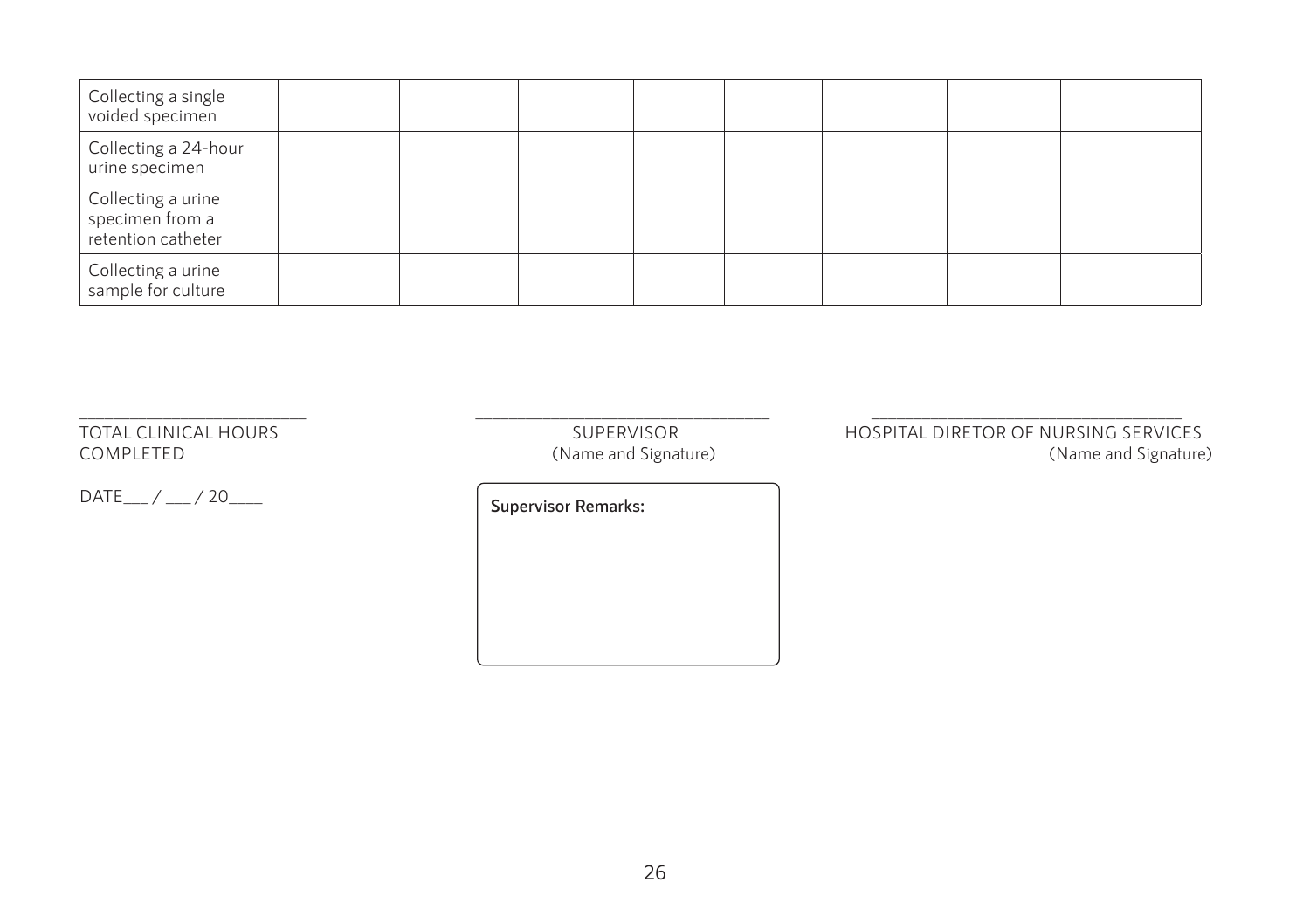| <b>LEVEL 3: Clinical</b><br><b>Placement IV</b>                                                                                                 | Demonstra-<br>tion | <b>Observed</b> | Return<br>Demonstra-<br>tion | <b>Practiced</b> | <b>Student</b><br><b>Signature</b> | <b>Student</b><br><b>Comments</b> | <b>Supervisor</b><br><b>Signature</b> | <b>Supervisor</b><br><b>Comments</b> |
|-------------------------------------------------------------------------------------------------------------------------------------------------|--------------------|-----------------|------------------------------|------------------|------------------------------------|-----------------------------------|---------------------------------------|--------------------------------------|
| Conduct head to toe<br>assessment on the<br>expectant mother.                                                                                   |                    |                 |                              |                  |                                    |                                   |                                       |                                      |
| Perform Leopold'sma-<br>noeuvre in the assess-<br>ment of the expectant<br>mother's abdomen.                                                    |                    |                 |                              |                  |                                    |                                   |                                       |                                      |
| Auscultate and count<br>Foetal heart rate.                                                                                                      |                    |                 |                              |                  |                                    |                                   |                                       |                                      |
| Collect blood and urine<br>specimen for laboratory<br>investigations.                                                                           |                    |                 |                              |                  |                                    |                                   |                                       |                                      |
| Make use of appropri-<br>ate positions during<br>different procedures<br>(ultrasound, speculum<br>assessment, curettage,<br>biopsy harvesting). |                    |                 |                              |                  |                                    |                                   |                                       |                                      |
| Perform vaginal ex-<br>amination to monitor<br>mother in labour.                                                                                |                    |                 |                              |                  |                                    |                                   |                                       |                                      |
| Use partograph to<br>monitor mother in<br>labour.                                                                                               |                    |                 |                              |                  |                                    |                                   |                                       |                                      |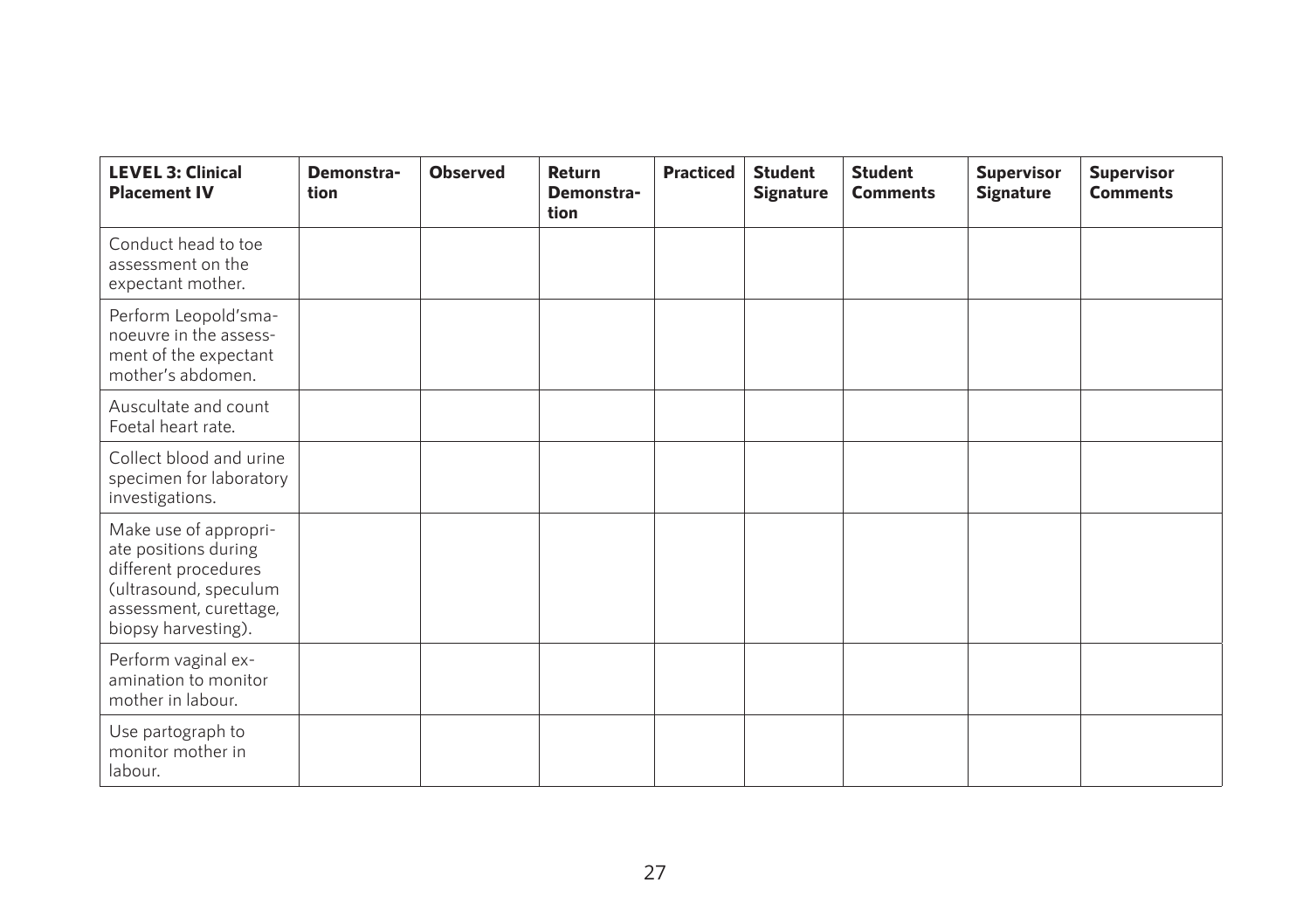| Assess and perform<br>episiotomy when<br>indicated.                                 |  |  |  |  |
|-------------------------------------------------------------------------------------|--|--|--|--|
| Repair in layers the<br>episiotomy or tears.                                        |  |  |  |  |
| Receive and assesses<br>newborn using the<br>APGAR score.                           |  |  |  |  |
| Resuscitate if<br>necessary, the newborn.                                           |  |  |  |  |
| Give oxygen to<br>newborn                                                           |  |  |  |  |
| Assess the mother and<br>new born before trans-<br>ferring to the postnatal<br>ward |  |  |  |  |
| Feeding the new born<br>(breastfeeding, NGT,<br>TPN, IV)                            |  |  |  |  |
| Care of neonate<br>in incubators<br>and undergoing<br>phototherapy                  |  |  |  |  |
| Care of patient Ante<br>natal                                                       |  |  |  |  |
| Monitor and assist<br>mother in Labour                                              |  |  |  |  |
| Episiotomies                                                                        |  |  |  |  |
| Manual removal of<br>placenta.                                                      |  |  |  |  |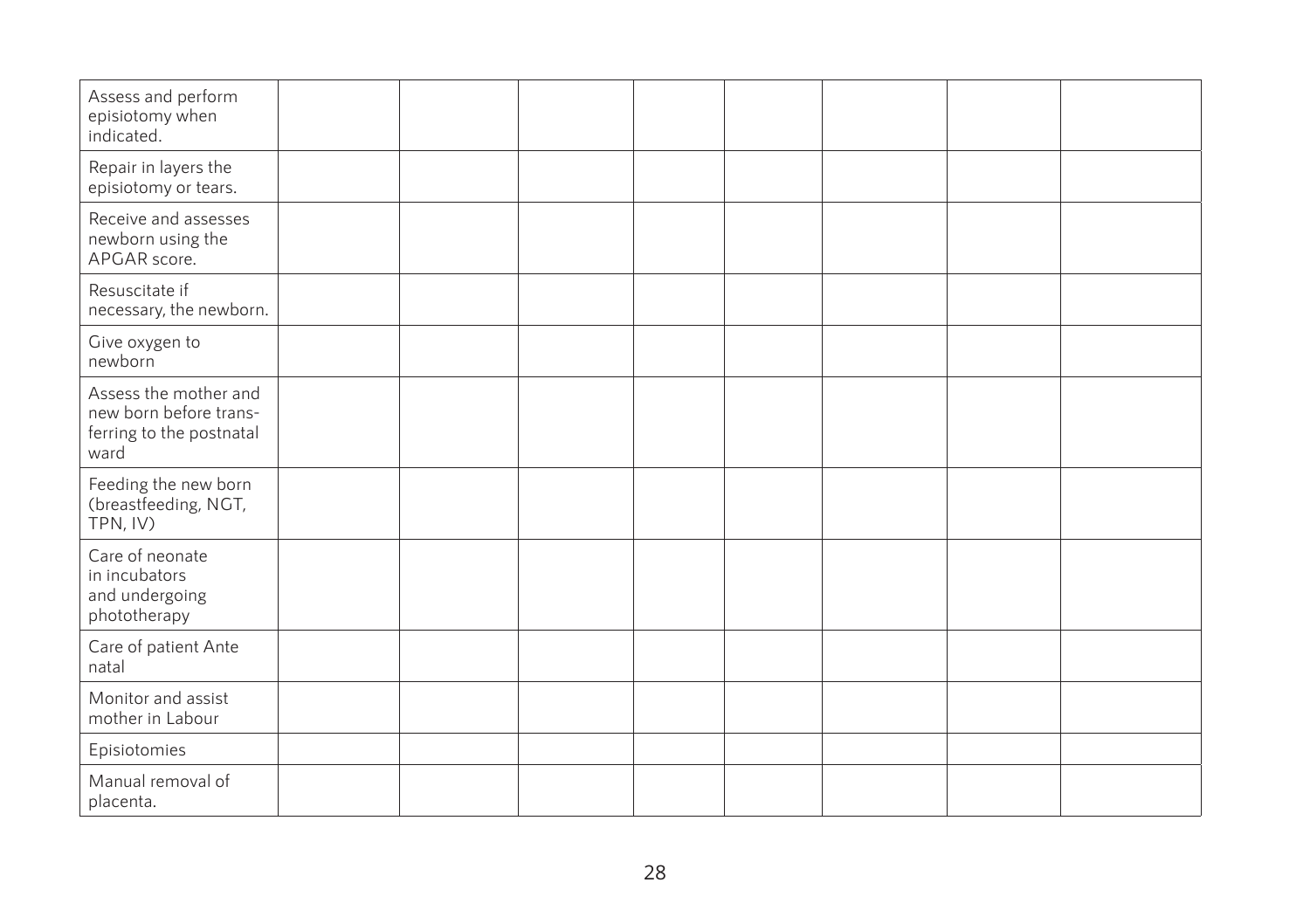| Assist with Forceps<br>delivery.                                                                                                                                   |  |  |  |  |
|--------------------------------------------------------------------------------------------------------------------------------------------------------------------|--|--|--|--|
| Assist with Vacuum<br>extraction.                                                                                                                                  |  |  |  |  |
| Assist with Caesarean<br>section.                                                                                                                                  |  |  |  |  |
| Assist with Medical<br>termination of<br>pregnancy.                                                                                                                |  |  |  |  |
| Tropical and<br>communicable diseases<br>clinical placement                                                                                                        |  |  |  |  |
| Conduct Diagnosis and<br>holistic management<br>of tropical and<br>communicable diseases                                                                           |  |  |  |  |
| Diagnose and manage<br>the common tropical<br>and communicable<br>diseases of malaria,<br>TB, leprosy, HIV/AIDS<br>and STIs using national<br>treatment guidelines |  |  |  |  |
| Give health education<br>using a teaching plan<br>(one on one or group<br>session)                                                                                 |  |  |  |  |
| Conductive curative<br>consultation to<br>diagnose and<br>manage tropical and<br>communicable diseases                                                             |  |  |  |  |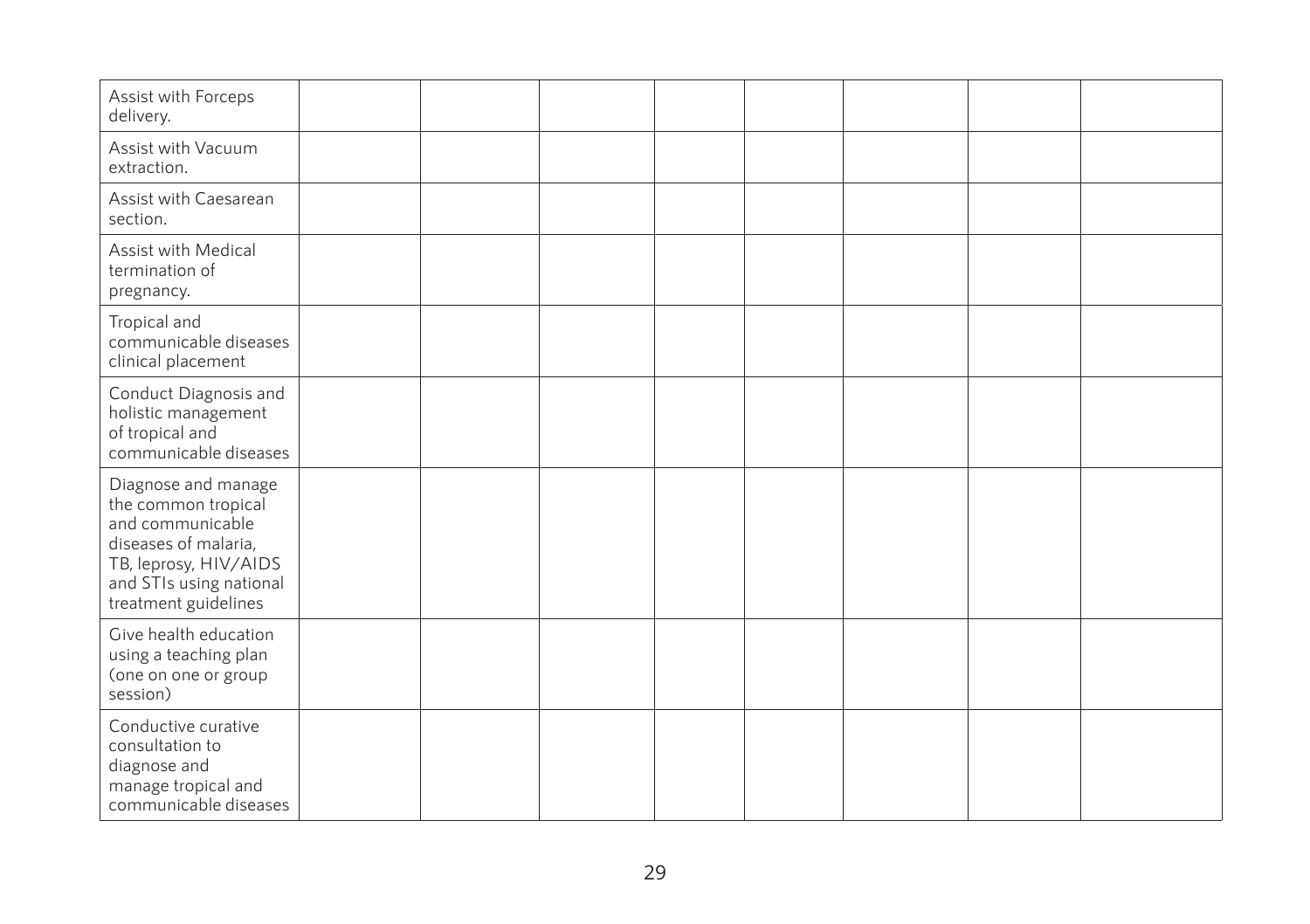| Request and interpret<br>the laboratory<br>investigations to<br>diagnose the tropical<br>and communicable<br>diseases                                 |  |  |  |  |
|-------------------------------------------------------------------------------------------------------------------------------------------------------|--|--|--|--|
| Perform the rapid tests<br>to diagnose tropical<br>and communicable<br>diseases: TDR, HIV/<br>AIDS rapid test                                         |  |  |  |  |
| Participate in commu-<br>nity interventions that<br>prevent the tropical<br>and communicable<br>diseases                                              |  |  |  |  |
| Provide health<br>education to the<br>individual/family and<br>community about<br>prevention of tropical<br>communicable diseases                     |  |  |  |  |
| Identify the common<br>tropical and commu-<br>nicable diseases in in<br>health care setting/<br>community and the<br>ways the diseases are<br>managed |  |  |  |  |
| Utilize the CDC/<br>WHO/national<br>treatment guidelines                                                                                              |  |  |  |  |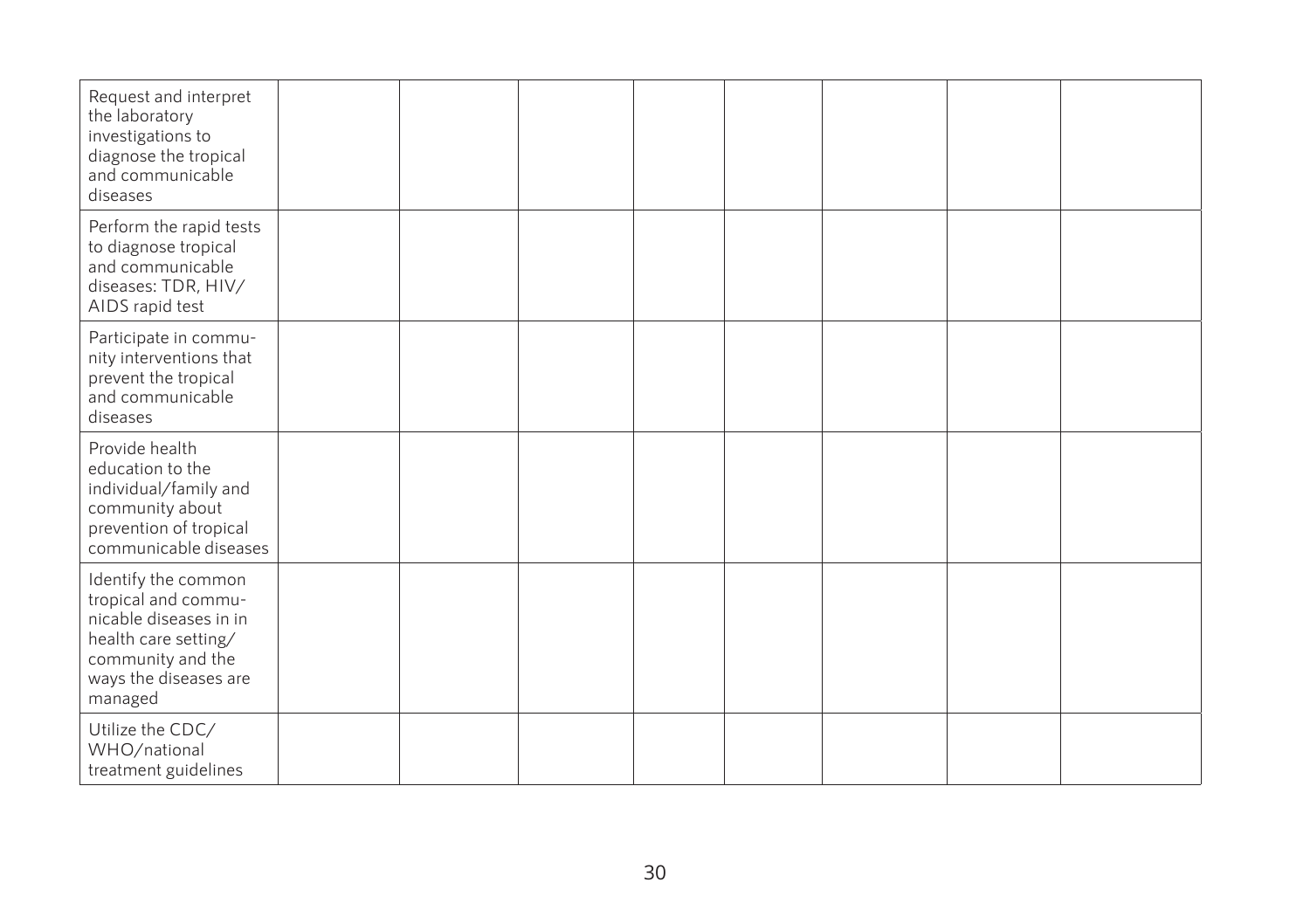| Make differential and<br><sub>i</sub> working diagnosis |  |  |  |  |
|---------------------------------------------------------|--|--|--|--|
| of tropical and<br>communicable diseases                |  |  |  |  |

DATE\_\_\_/ \_\_\_/ 20\_\_\_\_ **Supervisor Remarks:** 

\_\_\_\_\_\_\_\_\_\_\_\_\_\_\_\_\_\_\_\_\_\_\_\_\_\_\_ \_\_\_\_\_\_\_\_\_\_\_\_\_\_\_\_\_\_\_\_\_\_\_\_\_\_\_\_\_\_\_\_\_\_\_ \_\_\_\_\_\_\_\_\_\_\_\_\_\_\_\_\_\_\_\_\_\_\_\_\_\_\_\_\_\_\_\_\_\_\_\_\_ (Name and Signature)

TOTAL CLINICAL HOURS<br>COMPLETED (Name and Signature) Both and Signature) COMPLETED (Name and Signature)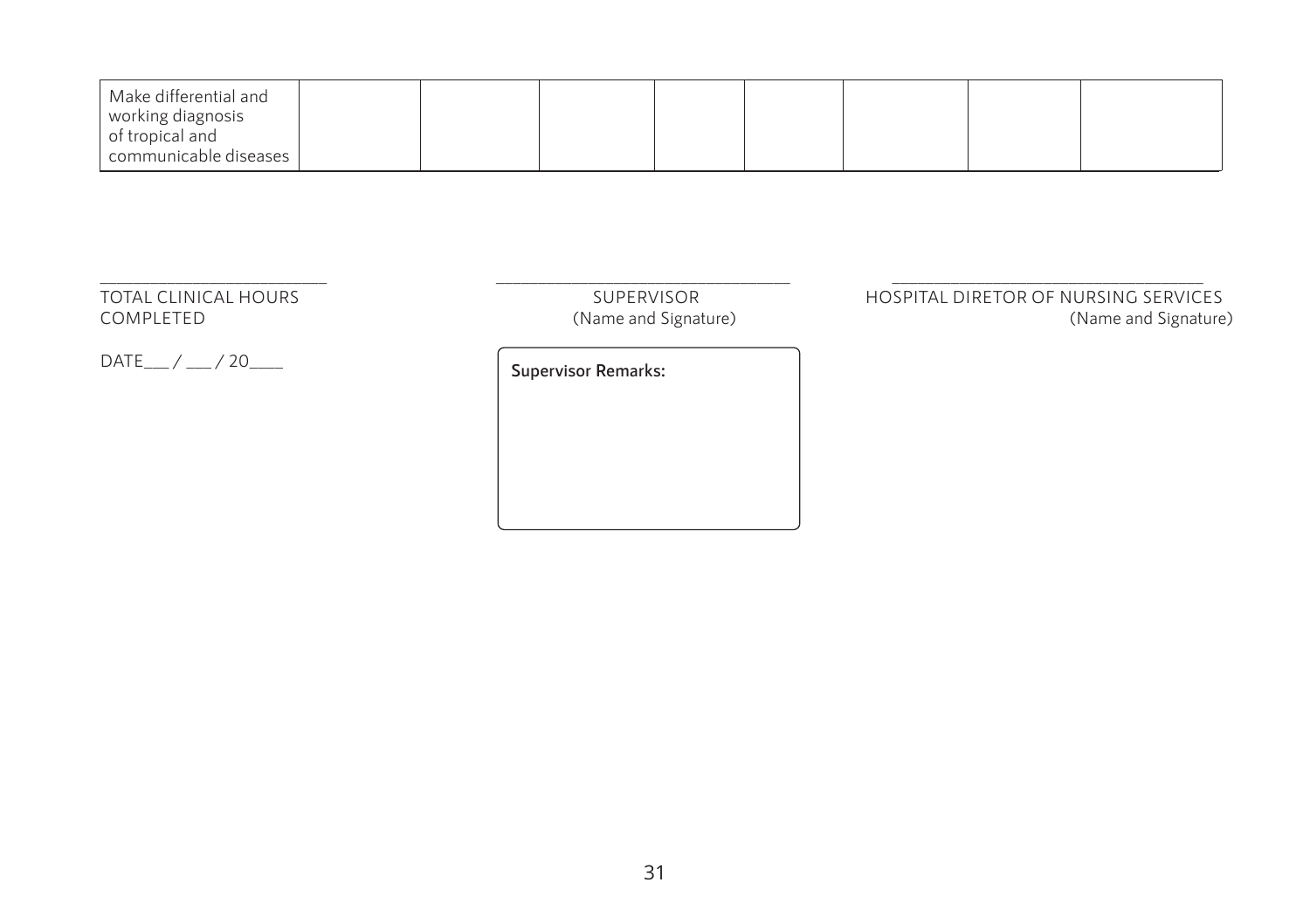| <b>LEVEL 3 : Clinical</b><br><b>Placement V</b>                                                                                                      | Demonstra-<br>tion | <b>Observed</b> | Return<br>Demonstra-<br>tion | <b>Practiced</b> | <b>Student</b><br><b>Signature</b> | <b>Student</b><br><b>Comments</b> | <b>Supervisor</b><br><b>Signature</b> | <b>Supervisor</b><br><b>Comments</b> |
|------------------------------------------------------------------------------------------------------------------------------------------------------|--------------------|-----------------|------------------------------|------------------|------------------------------------|-----------------------------------|---------------------------------------|--------------------------------------|
| Paediatric Nursing skills                                                                                                                            |                    |                 |                              |                  |                                    |                                   |                                       |                                      |
| Measuring vital signs<br>in child                                                                                                                    |                    |                 |                              |                  |                                    |                                   |                                       |                                      |
| Growth and<br>Development<br>monitoring                                                                                                              |                    |                 |                              |                  |                                    |                                   |                                       |                                      |
| Measurement of<br>parameters (height,<br>weight, MUAC, head<br>circumference) and<br>plotting findings on<br>chart and interpretation<br>of findings |                    |                 |                              |                  |                                    |                                   |                                       |                                      |
| Triaging                                                                                                                                             |                    |                 |                              |                  |                                    |                                   |                                       |                                      |
| NG Tube Insertion                                                                                                                                    |                    |                 |                              |                  |                                    |                                   |                                       |                                      |
| Feeding (NG tube, cup,<br>bottle)                                                                                                                    |                    |                 |                              |                  |                                    |                                   |                                       |                                      |
| ORS preparation                                                                                                                                      |                    |                 |                              |                  |                                    |                                   |                                       |                                      |
| Administration of<br>vaccines                                                                                                                        |                    |                 |                              |                  |                                    |                                   |                                       |                                      |
| Physical assessment:<br>head-to-Toe HA                                                                                                               |                    |                 |                              |                  |                                    |                                   |                                       |                                      |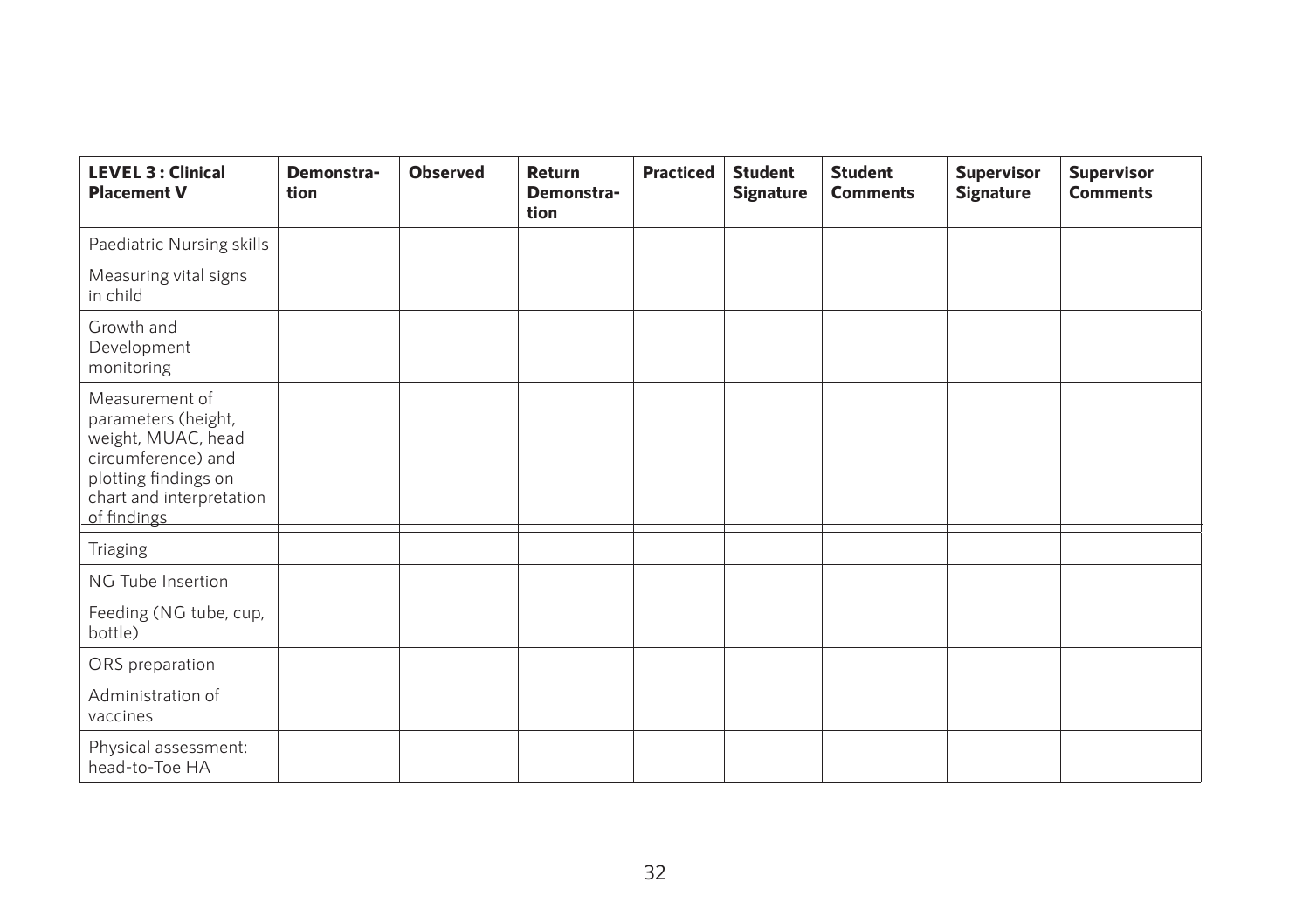| Provide health educa-<br>tion to parents/care-<br>givers                                                                                     |  |  |  |  |
|----------------------------------------------------------------------------------------------------------------------------------------------|--|--|--|--|
| Medication dosage                                                                                                                            |  |  |  |  |
| calculation and<br>administration                                                                                                            |  |  |  |  |
| Drug administra-<br>tion (IV, IM, SC, ID,<br>suppository, instillation<br>in the eyes and ears,<br>aerosolized meds, oral<br>meds, NG meds.) |  |  |  |  |
| Oxygen therapy (nasal<br>cannula, mask, CPAP,)                                                                                               |  |  |  |  |
| sample collection                                                                                                                            |  |  |  |  |
| Provide immunization<br>and vaccination<br>programmes                                                                                        |  |  |  |  |
| Urinary catheterization                                                                                                                      |  |  |  |  |
| Suctioning Infant                                                                                                                            |  |  |  |  |
| Bathing a baby/ bed<br>bath                                                                                                                  |  |  |  |  |
| Nutrition Education                                                                                                                          |  |  |  |  |
| Breast feeding and<br>kangaroo                                                                                                               |  |  |  |  |
| Assessment and<br>Management of well<br>and Sick babies                                                                                      |  |  |  |  |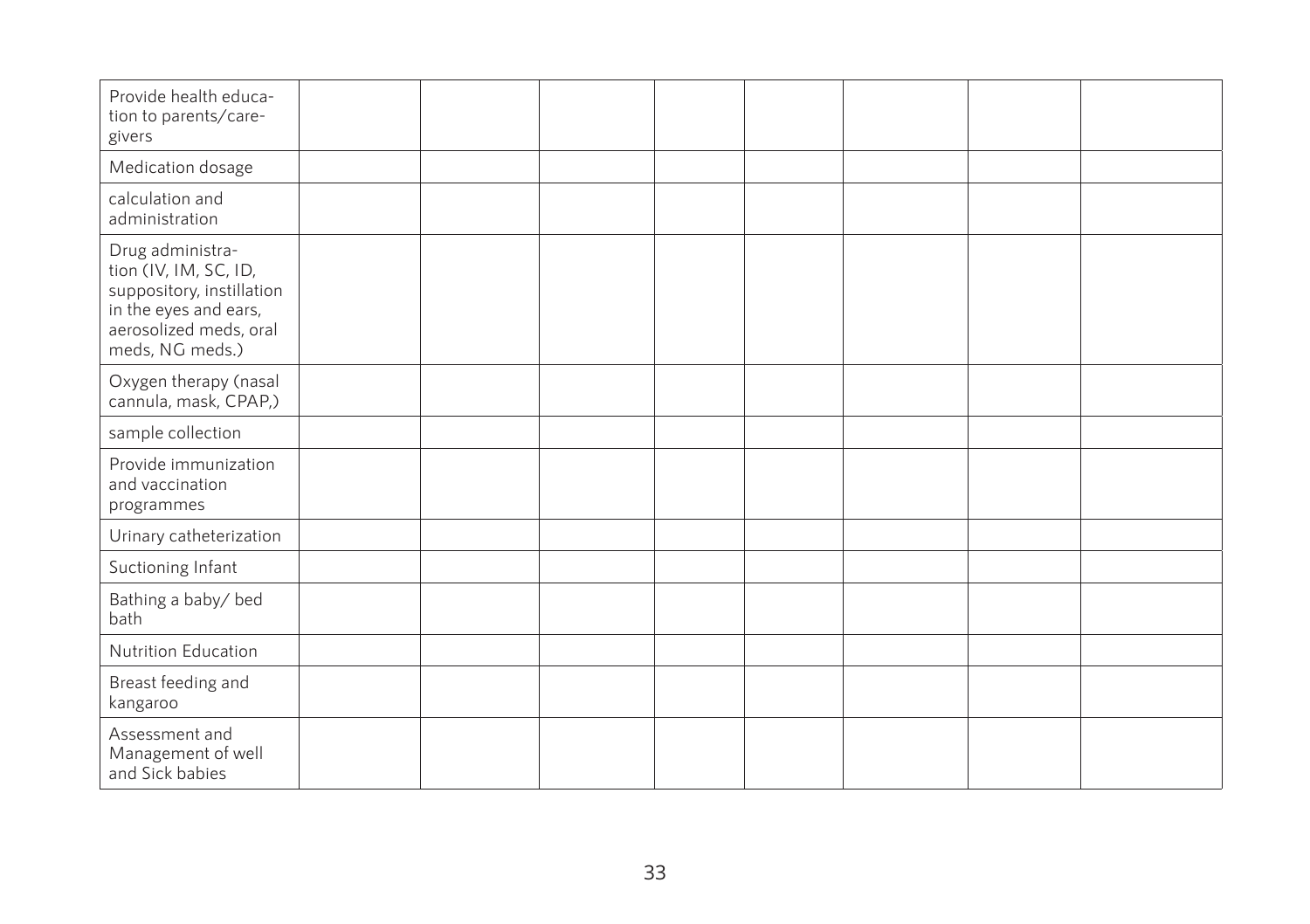| Reproductive Health<br>and Gynecology<br>Nursing Skills                             |  |  |  |  |
|-------------------------------------------------------------------------------------|--|--|--|--|
| Counsel for family<br>planning                                                      |  |  |  |  |
| Prescribe correct family<br>planning method(s)<br>to clients according to<br>choice |  |  |  |  |
| Insertion of implants<br>(Jadelle) and Implanon                                     |  |  |  |  |
| Withdraw of implant<br>(Jadelle) and Implanon                                       |  |  |  |  |
| Insertion of the intra<br>uterine device                                            |  |  |  |  |
| Removal of intra uterine<br>device                                                  |  |  |  |  |
| Administration of pills<br>and injection                                            |  |  |  |  |
| Natural methods                                                                     |  |  |  |  |
| Barrier methods                                                                     |  |  |  |  |
| Emergency<br>contraception                                                          |  |  |  |  |
| Dual protection                                                                     |  |  |  |  |
| Assist with Surgical<br>family planning meth-<br>ods                                |  |  |  |  |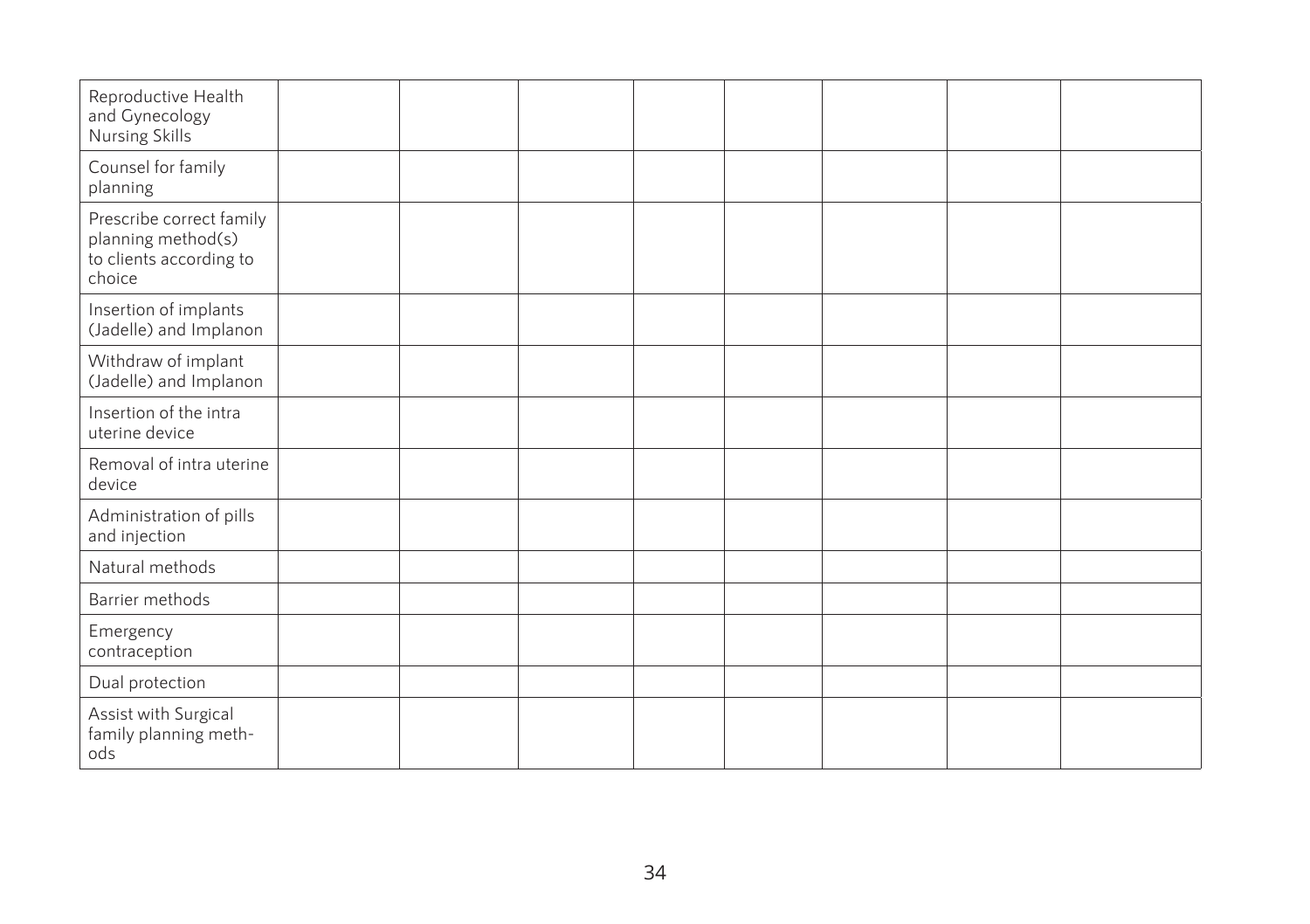| Assess and manage<br>gender based violence<br>for high risk individuals<br>and couples |  |  |  |  |
|----------------------------------------------------------------------------------------|--|--|--|--|
| Gynecologic bimanual<br>exam                                                           |  |  |  |  |
| External genitalia exam                                                                |  |  |  |  |
| Breast examination                                                                     |  |  |  |  |
| Assist in the harvesting<br>of biopsies (cone<br>biopsy, FNA)                          |  |  |  |  |
| consultations before<br>marriage (prenuptial)                                          |  |  |  |  |
| Assess the mother<br>for presence of<br>any gynecological<br>condition.                |  |  |  |  |
| Advise mother for<br>regular screenings (pap<br>smear, SBE, mammog-<br>raphy)          |  |  |  |  |
| Teach mother on self-<br>breast examination.                                           |  |  |  |  |

DATE\_\_\_/ \_\_\_/ 20\_\_\_\_ **Supervisor Remarks:** 

\_\_\_\_\_\_\_\_\_\_\_\_\_\_\_\_\_\_\_\_\_\_\_\_\_\_\_ \_\_\_\_\_\_\_\_\_\_\_\_\_\_\_\_\_\_\_\_\_\_\_\_\_\_\_\_\_\_\_\_\_\_\_ \_\_\_\_\_\_\_\_\_\_\_\_\_\_\_\_\_\_\_\_\_\_\_\_\_\_\_\_\_\_\_\_\_\_\_\_\_ (Name and Signature)

TOTAL CLINICAL HOURS<br>COMPLETED (Name and Signature) HOSPITAL DIRETOR OF NURSING SERVICES<br>(Name and Signature)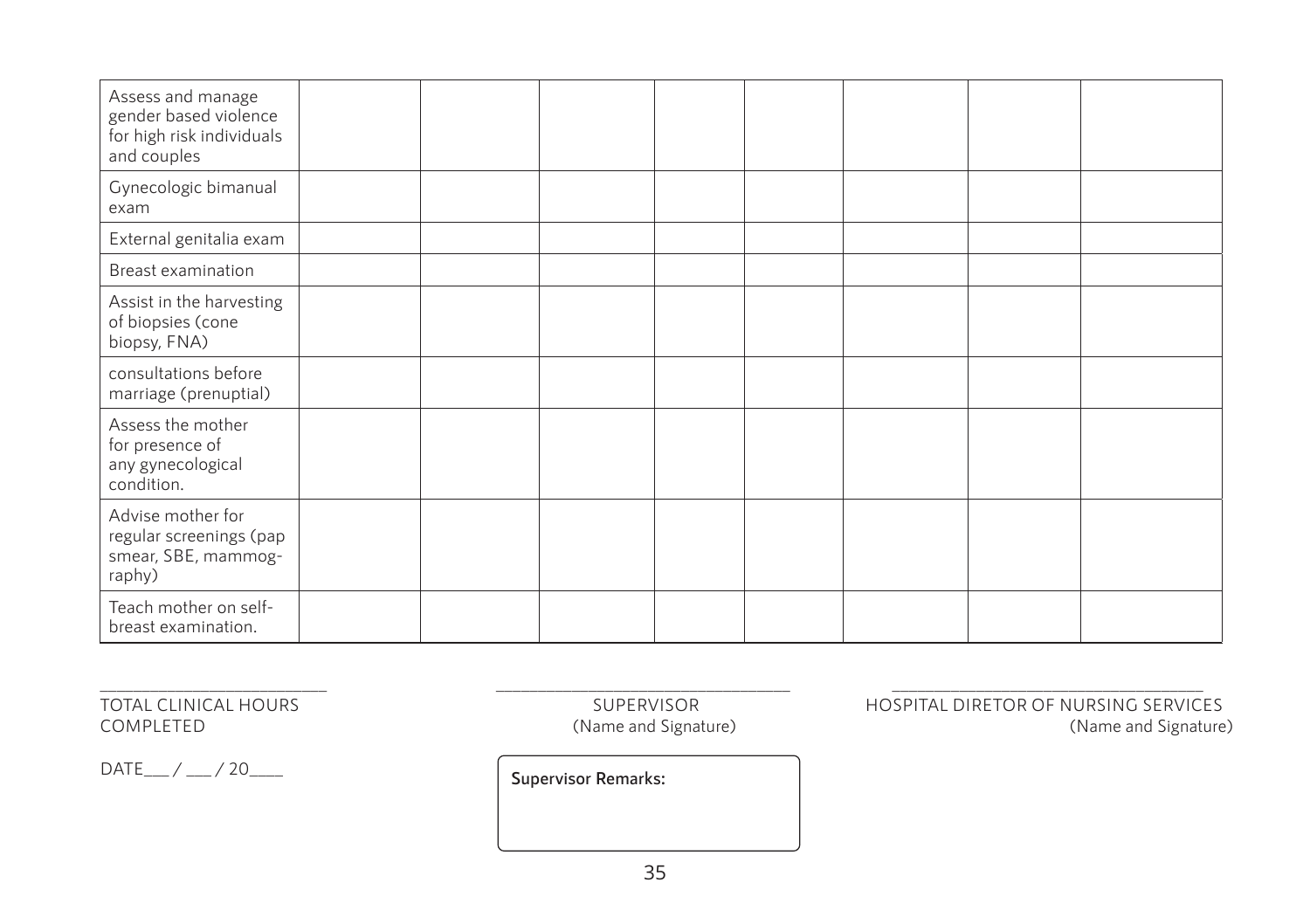| <b>LEVEL 4: Clinical</b><br><b>Placement VI</b>                     | Demonstra-<br>tion | <b>Observed</b> | Return<br>Demonstra-<br>tion | <b>Practiced</b> | <b>Student</b><br><b>Signature</b> | <b>Student</b><br><b>Comments</b> | <b>Supervisor</b><br>Signature | <b>Supervisor</b><br><b>Comments</b> |
|---------------------------------------------------------------------|--------------------|-----------------|------------------------------|------------------|------------------------------------|-----------------------------------|--------------------------------|--------------------------------------|
| Community health<br>nursing skills                                  |                    |                 |                              |                  |                                    |                                   |                                |                                      |
| Community<br>assessment                                             |                    |                 |                              |                  |                                    |                                   |                                |                                      |
| Community diagnosis                                                 |                    |                 |                              |                  |                                    |                                   |                                |                                      |
| Community plan                                                      |                    |                 |                              |                  |                                    |                                   |                                |                                      |
| Community<br>intervention                                           |                    |                 |                              |                  |                                    |                                   |                                |                                      |
| Community projects<br>development                                   |                    |                 |                              |                  |                                    |                                   |                                |                                      |
| Assessment of family<br>health needs                                |                    |                 |                              |                  |                                    |                                   |                                |                                      |
| Participate in<br>prevention of drug<br>abuses                      |                    |                 |                              |                  |                                    |                                   |                                |                                      |
| Counselling and                                                     |                    |                 |                              |                  |                                    |                                   |                                |                                      |
| guidance and family for<br>optimum health                           |                    |                 |                              |                  |                                    |                                   |                                |                                      |
| Participate in the<br>activities of Primary<br><b>Health Centre</b> |                    |                 |                              |                  |                                    |                                   |                                |                                      |
| Visits selected health<br>and welfare agencies                      |                    |                 |                              |                  |                                    |                                   |                                |                                      |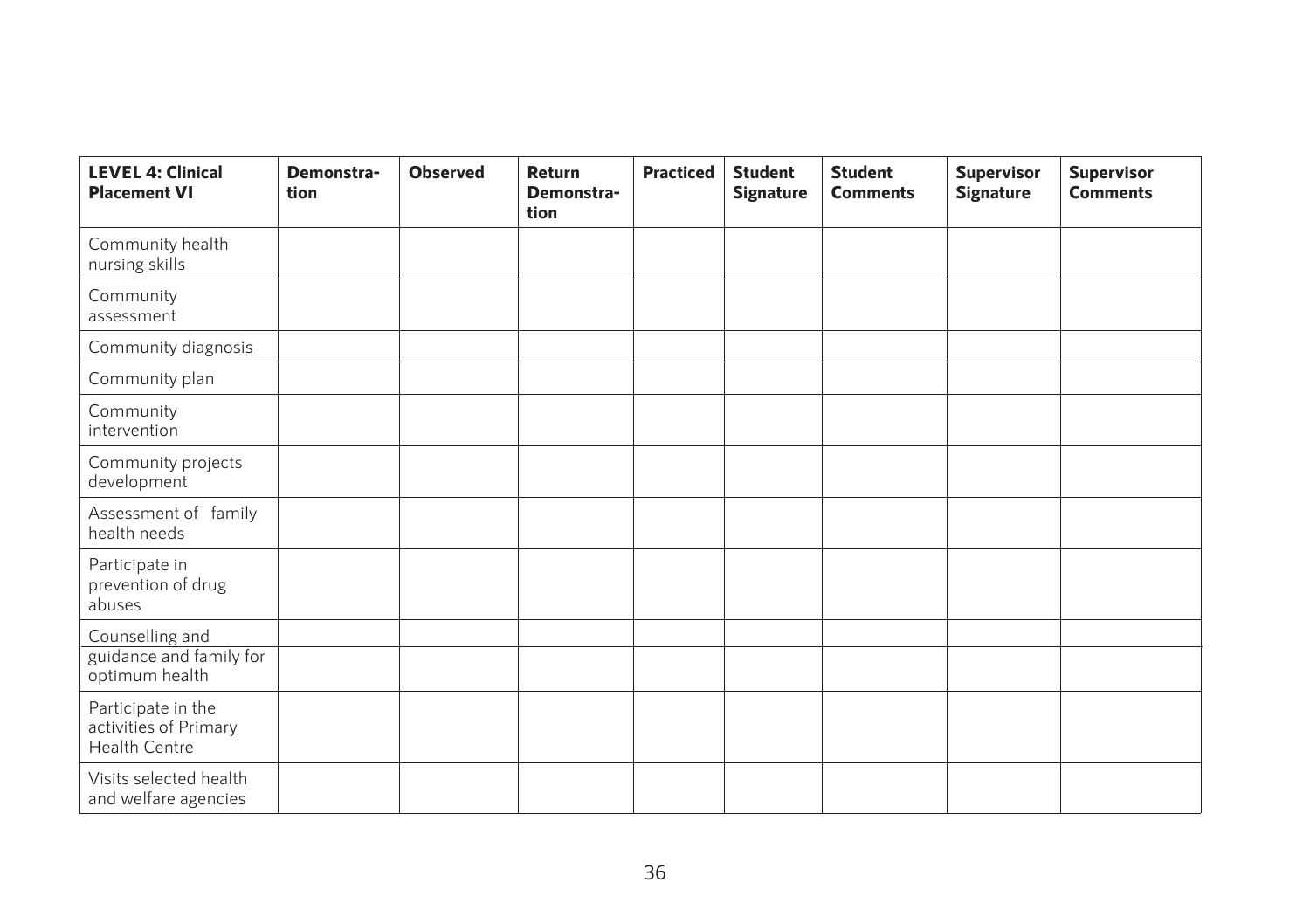| Assist with water<br>purification plant and<br>sewage                                                                                      |  |  |  |  |
|--------------------------------------------------------------------------------------------------------------------------------------------|--|--|--|--|
| Health education<br>program for individual/<br>groups/community.                                                                           |  |  |  |  |
| Supervision and train<br>health workers.                                                                                                   |  |  |  |  |
| Provide health<br>education in<br>community meeting<br>about diseases<br>prevention after<br>assessing its<br>epidemiology in<br>community |  |  |  |  |
| Health education and<br>behavioral changes                                                                                                 |  |  |  |  |
| Initiate the mobile clinic<br>for HIV/AIDS testing in<br>community                                                                         |  |  |  |  |
| Provide care to people<br>living with HIV/AIDS<br>in health facility and<br>community using<br>National treatment<br>guidelines            |  |  |  |  |
| Make follow up in<br>community to people<br>living with HIV/AIDS                                                                           |  |  |  |  |
| Educate and provide<br>the family planning<br>methods                                                                                      |  |  |  |  |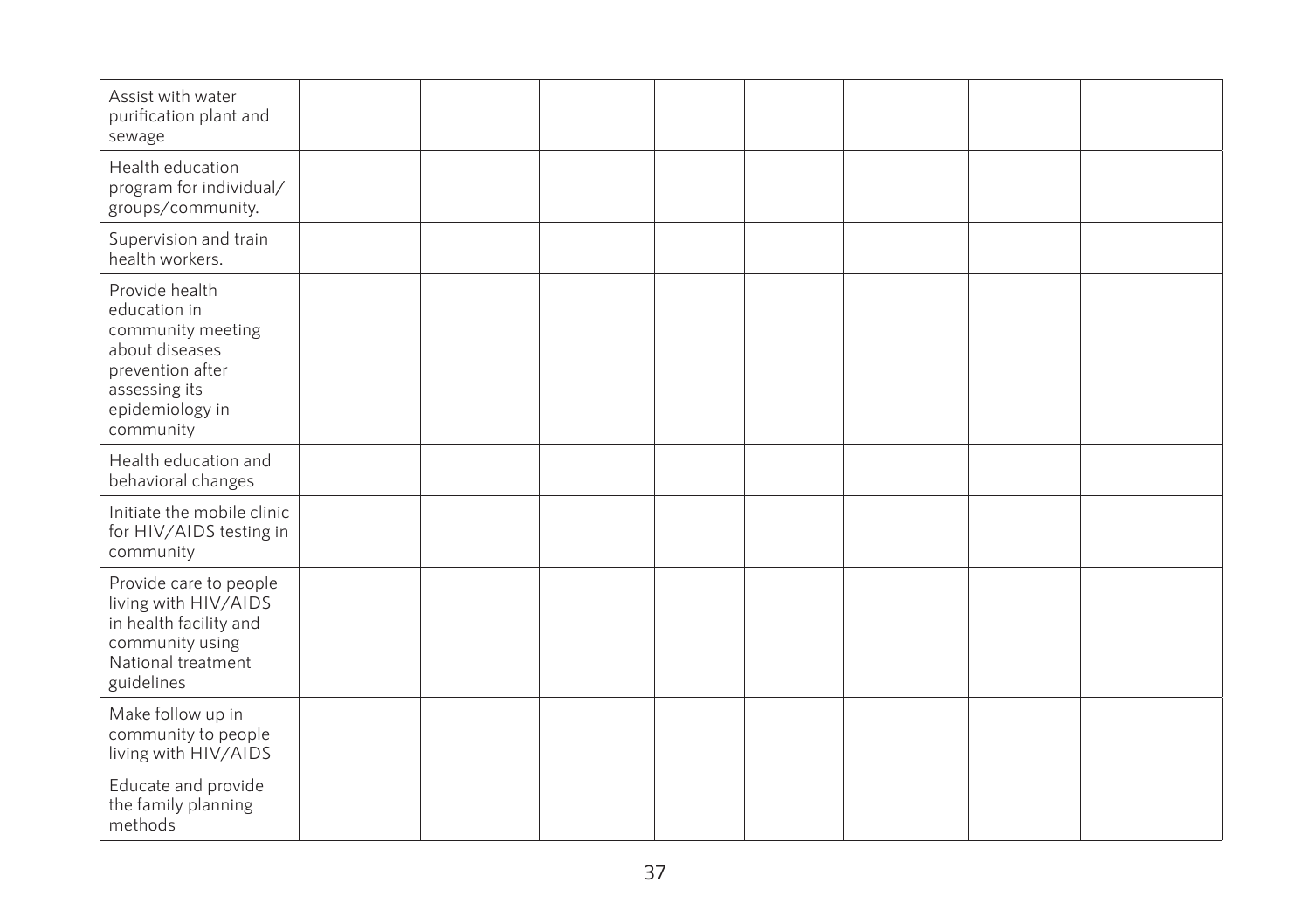| Conduct the<br>community outreaches<br>in schools and<br>workplaces                                                                                                                             |  |  |  |  |
|-------------------------------------------------------------------------------------------------------------------------------------------------------------------------------------------------|--|--|--|--|
| Participate in<br>prevention of<br>communicable and<br>non-communicable<br>diseases prevention<br>programs                                                                                      |  |  |  |  |
| Write observation<br>report after a field<br>visit to Child guidance<br>clinic, (School/Special<br>Schools for mentally<br>challenged), Mental<br>hospital, Community<br>mental health centers, |  |  |  |  |
| Mental Health Nursing<br>skills                                                                                                                                                                 |  |  |  |  |
| Psychiatric patient<br>assessment                                                                                                                                                               |  |  |  |  |
| Counselling                                                                                                                                                                                     |  |  |  |  |
| Group therapy                                                                                                                                                                                   |  |  |  |  |
| Psycho education                                                                                                                                                                                |  |  |  |  |
| Group activities                                                                                                                                                                                |  |  |  |  |
| Records the process of<br>interaction with patient.                                                                                                                                             |  |  |  |  |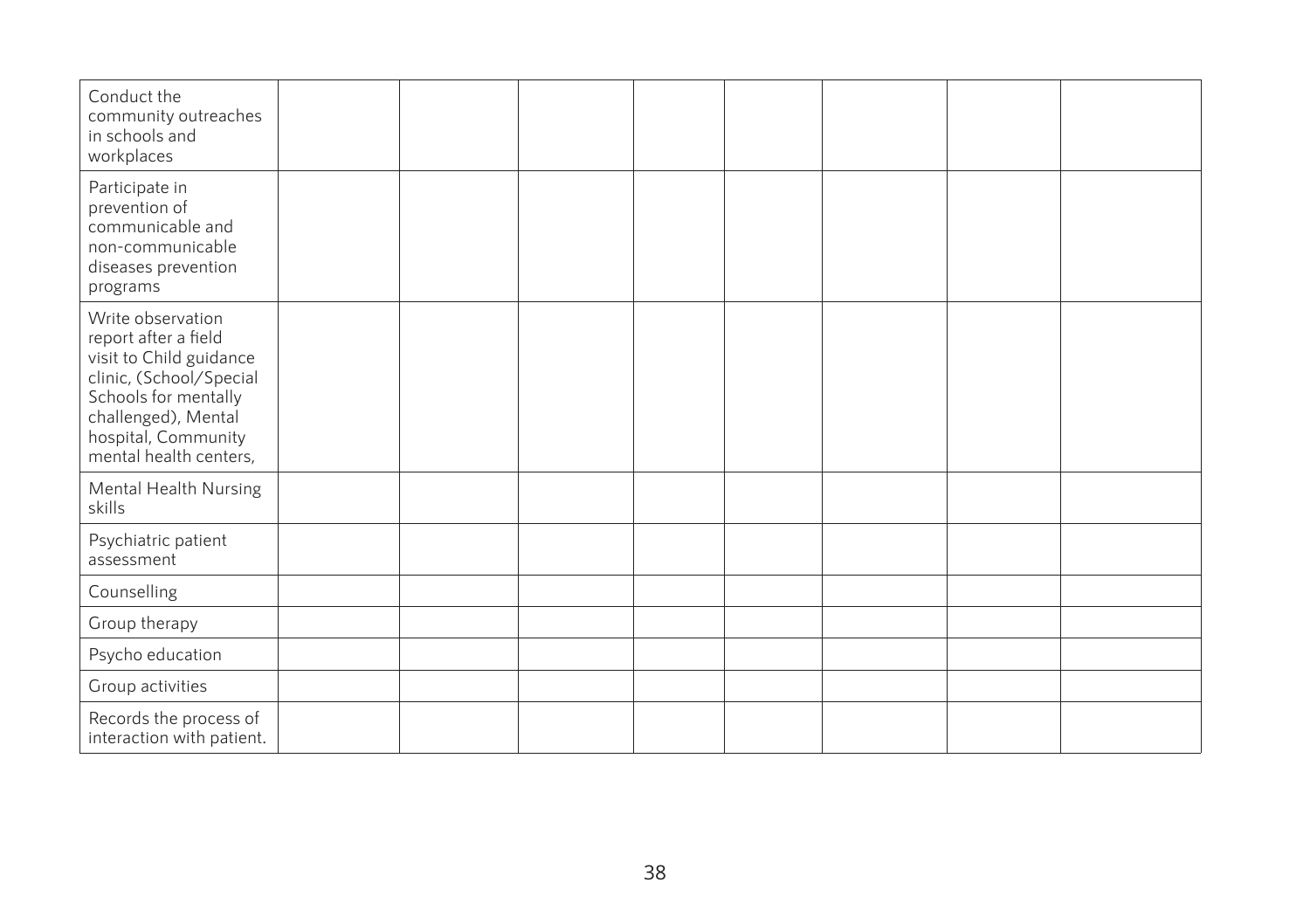| Assess the nursing<br>needs of selected<br>psychiatric patients,<br>plan and implement the<br>nursing intervention. |  |  |  |  |
|---------------------------------------------------------------------------------------------------------------------|--|--|--|--|
| Counsel the attendant<br>and family members of<br>patient.                                                          |  |  |  |  |
| Participate in the<br>activities of psychiatric<br>team                                                             |  |  |  |  |
| De-addiction and<br>centers                                                                                         |  |  |  |  |

DATE\_\_\_ / \_\_\_ / 20\_\_\_\_ **Supervisor Remarks:**

\_\_\_\_\_\_\_\_\_\_\_\_\_\_\_\_\_\_\_\_\_\_\_\_\_\_\_ \_\_\_\_\_\_\_\_\_\_\_\_\_\_\_\_\_\_\_\_\_\_\_\_\_\_\_\_\_\_\_\_\_\_\_ \_\_\_\_\_\_\_\_\_\_\_\_\_\_\_\_\_\_\_\_\_\_\_\_\_\_\_\_\_\_\_\_\_\_\_\_\_ (Name and Signature)

TOTAL CLINICAL HOURS<br>COMPLETED (Name and Signature) Both and Signature) COMPLETED (Name and Signature)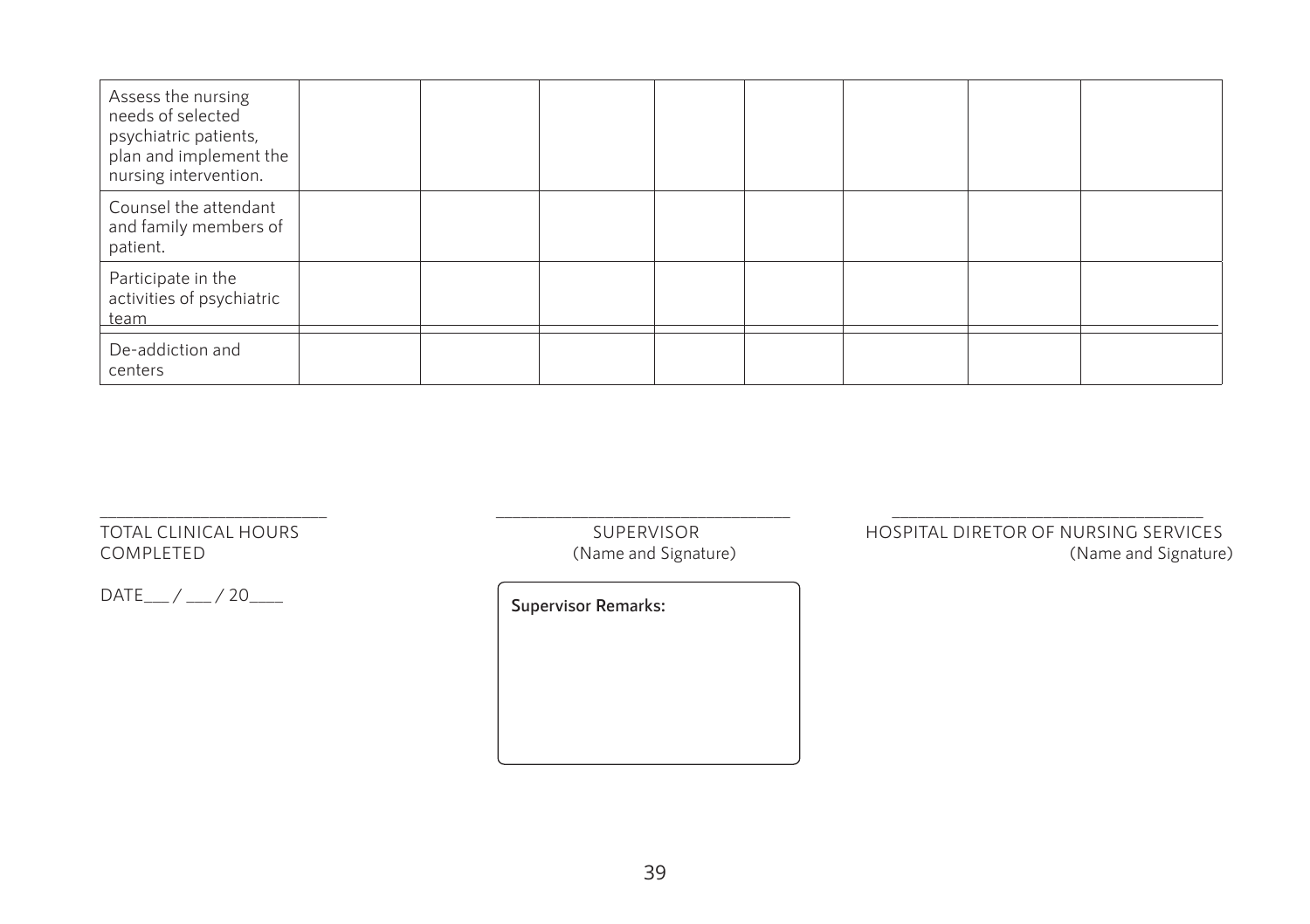| Provide psychiatric<br>emergency care                      |                    |                 |                      |                  |                                    |                                   |                                |                                      |
|------------------------------------------------------------|--------------------|-----------------|----------------------|------------------|------------------------------------|-----------------------------------|--------------------------------|--------------------------------------|
| <b>LEVEL 4: Clinical</b><br><b>Placement VII</b>           | Demonstra-<br>tion | <b>Observed</b> | Return<br>Demonstra- | <b>Practiced</b> | <b>Student</b><br><b>Signature</b> | <b>Student</b><br><b>Comments</b> | <b>Supervisor</b><br>Signature | <b>Supervisor</b><br><b>Comments</b> |
|                                                            |                    |                 | tion                 |                  |                                    |                                   |                                |                                      |
| Nursing care plan for<br>critical care patient             |                    |                 |                      |                  |                                    |                                   |                                |                                      |
| Equipment in the<br>critical care units.                   |                    |                 |                      |                  |                                    |                                   |                                |                                      |
| intubation                                                 |                    |                 |                      |                  |                                    |                                   |                                |                                      |
| hemodynamic<br>monitoring                                  |                    |                 |                      |                  |                                    |                                   |                                |                                      |
| Care for Artificial<br>airways                             |                    |                 |                      |                  |                                    |                                   |                                |                                      |
| Suction patient on<br>mechanical ventilator                |                    |                 |                      |                  |                                    |                                   |                                |                                      |
| Suction the<br>Nasopharyngeal and<br>Oropharyngeal Airways |                    |                 |                      |                  |                                    |                                   |                                |                                      |
| Suction an<br>Endotracheal Tube:<br>Open System            |                    |                 |                      |                  |                                    |                                   |                                |                                      |
| Suction an<br>Endotracheal Tube:<br>Closed System          |                    |                 |                      |                  |                                    |                                   |                                |                                      |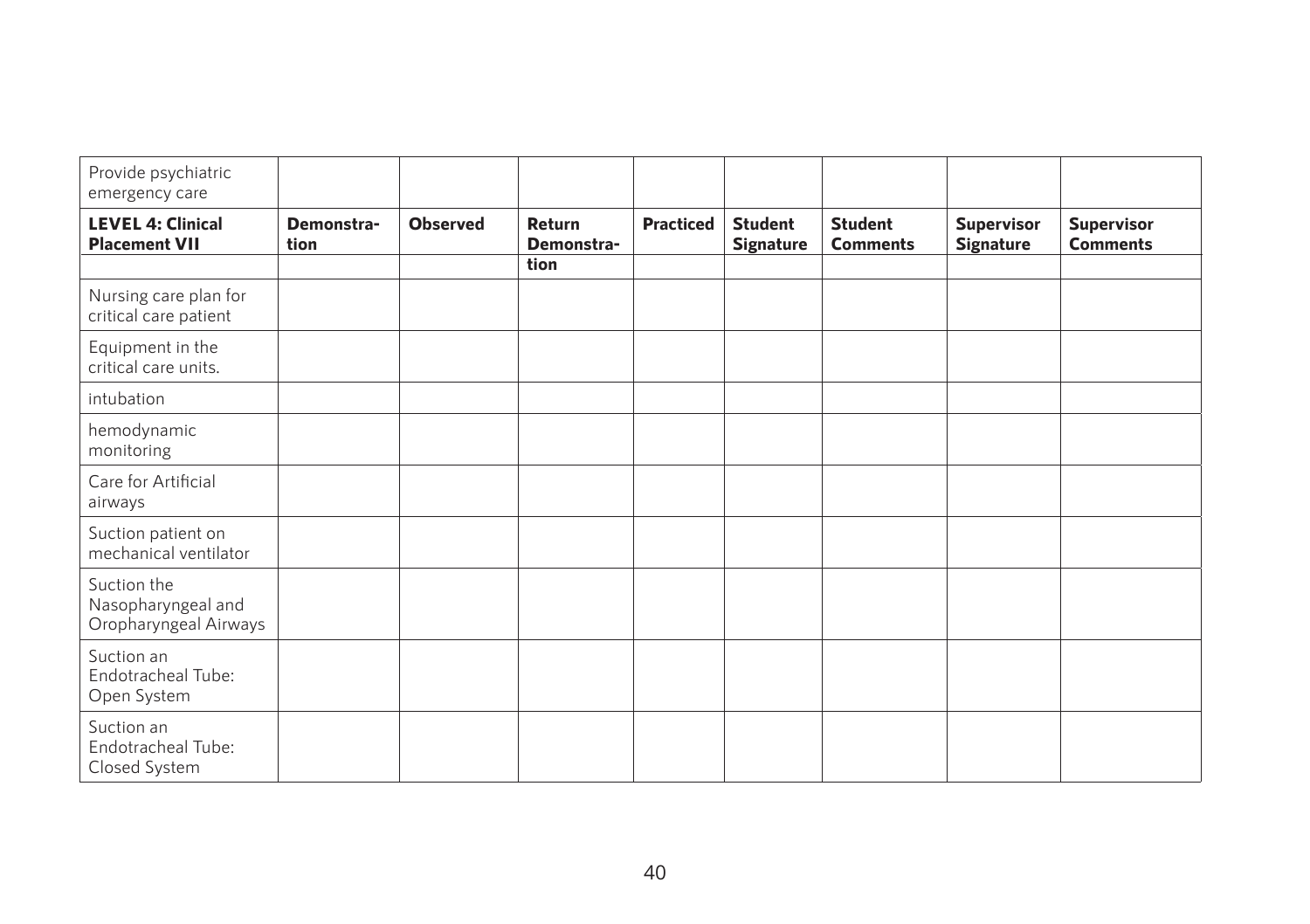| Suction the<br>Tracheostomy: Open<br>System                                                                     |  |  |  |  |
|-----------------------------------------------------------------------------------------------------------------|--|--|--|--|
| Providing<br>Tracheostomy Care                                                                                  |  |  |  |  |
| Secure an Endotracheal<br>Tube                                                                                  |  |  |  |  |
| Provide an oral care<br>for patient on Monitor<br>patients on mechanical<br>ventilator mechanical<br>ventilator |  |  |  |  |
| Identify an abnormal<br>ECG tracing.                                                                            |  |  |  |  |
| Resuscitation of<br>patients in cardiac or<br>respiratory arrest in the<br>critical care units                  |  |  |  |  |
| Monitor fluid and<br>electrolytes                                                                               |  |  |  |  |
| Administer nutrition of<br>patients in ICU                                                                      |  |  |  |  |
| Collect specimen                                                                                                |  |  |  |  |
| interpret the Laboratory<br>examinations (blood<br>sugar, ABG'S)                                                |  |  |  |  |
| Prepare an emergency<br>trolley and conduct<br>regular check-up<br>of medications and<br>equipment              |  |  |  |  |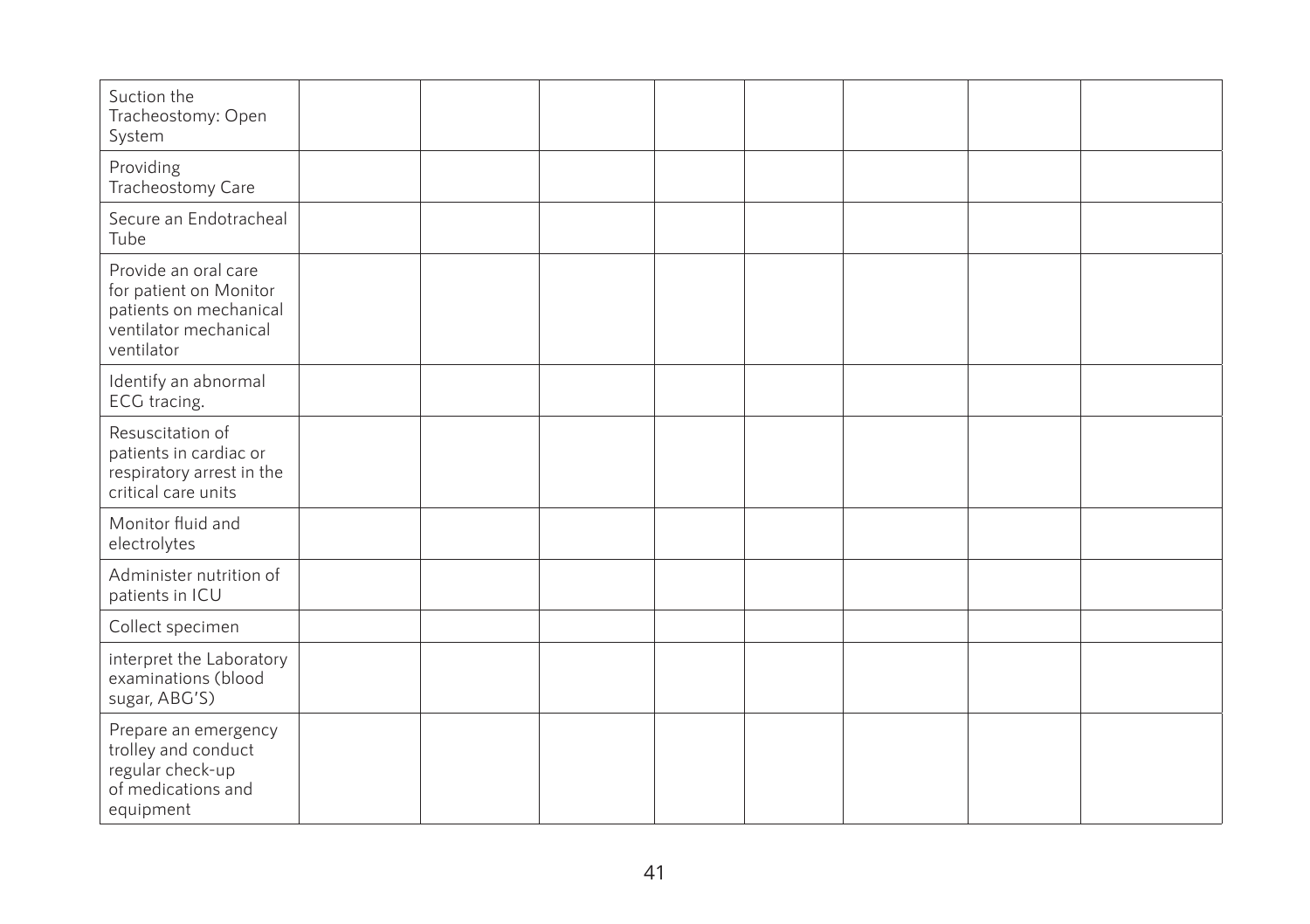| Triage and trauma<br>management in pre-<br>hospital and hospital<br>setting                                |  |  |  |  |
|------------------------------------------------------------------------------------------------------------|--|--|--|--|
| Five-Level Emergency<br>Severity Index (                                                                   |  |  |  |  |
| Emergency assess-<br>ment: primary survey<br>(ABCDE)                                                       |  |  |  |  |
| Emergency<br>Assessment: Secondary<br>Survey (FGHI)                                                        |  |  |  |  |
| Caring for Life<br>threatening<br>emergencies                                                              |  |  |  |  |
| Airway emergencies                                                                                         |  |  |  |  |
| Hemorrhage                                                                                                 |  |  |  |  |
| shock                                                                                                      |  |  |  |  |
| Trauma                                                                                                     |  |  |  |  |
| Nursing management<br>of medical and<br>surgical emergencies<br>(pre-hospital and/or<br>hospital settings) |  |  |  |  |
| Nursing skills in<br>anaesthesia and<br>resuscitation                                                      |  |  |  |  |
| Assist with admin-<br>istration of general,<br>local and loco-regional<br>anaesthesia                      |  |  |  |  |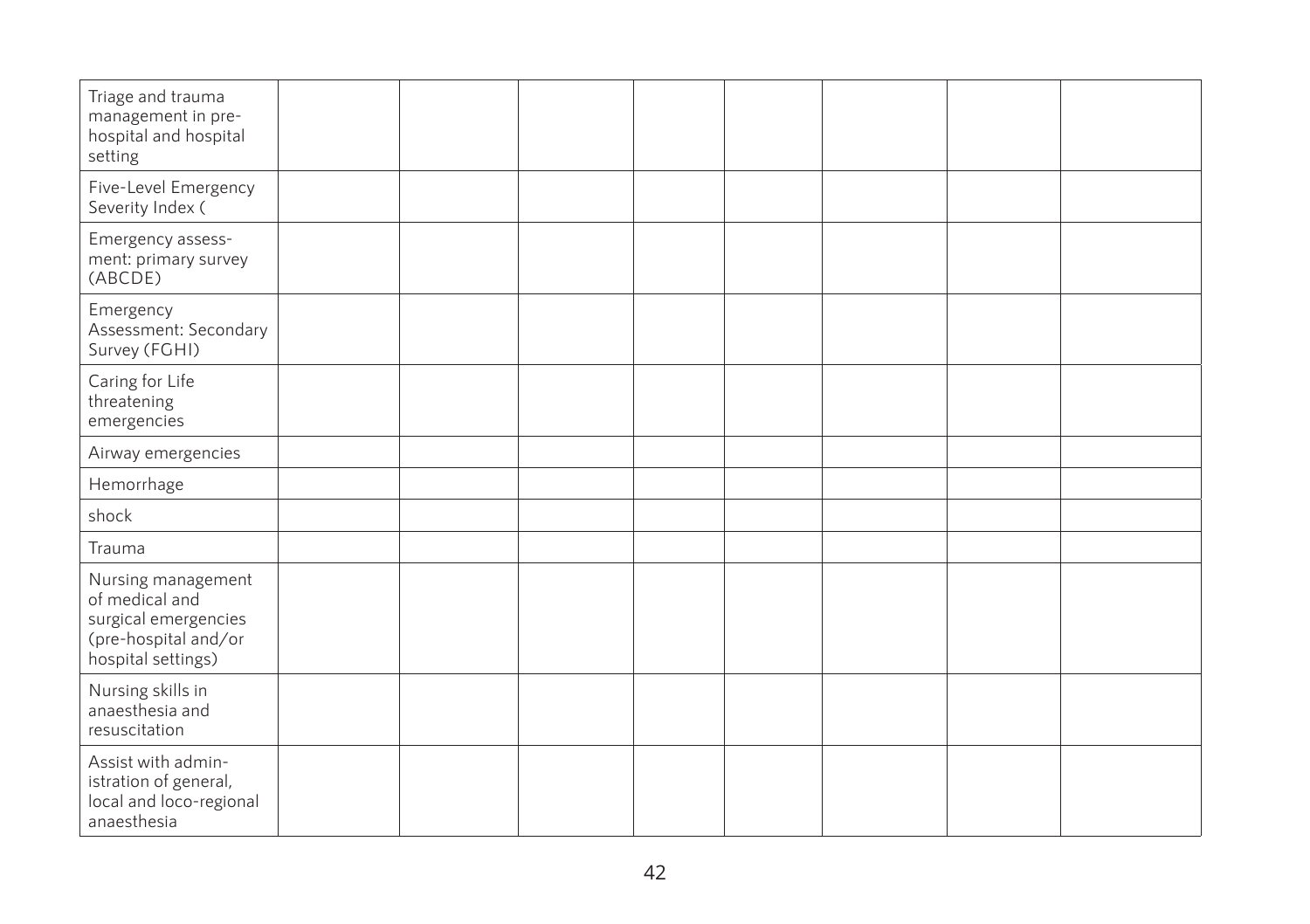| Preparation of anes-<br>thetic drugs                                               |  |  |  |  |
|------------------------------------------------------------------------------------|--|--|--|--|
| Preparation of<br>anesthetic equipment                                             |  |  |  |  |
| Monitor patient on<br>anesthetic machine                                           |  |  |  |  |
| Provide post<br>anaesthesia care                                                   |  |  |  |  |
| Using a Handheld<br>Resuscitation Bag and<br>Mask                                  |  |  |  |  |
| Participate in<br>resuscitation of patients<br>in cardiac or respiratory<br>arrest |  |  |  |  |
| Nursing skills in<br>sensory system                                                |  |  |  |  |
| Eye washing                                                                        |  |  |  |  |
| Instillation of medicine<br>in Eye                                                 |  |  |  |  |
| Visual acuity<br>assessment                                                        |  |  |  |  |
| Ear Syringing                                                                      |  |  |  |  |
| Instillation of medicine<br>in Ear                                                 |  |  |  |  |
| Nasal packing                                                                      |  |  |  |  |
| Nasal instillation                                                                 |  |  |  |  |
| Gargarisme                                                                         |  |  |  |  |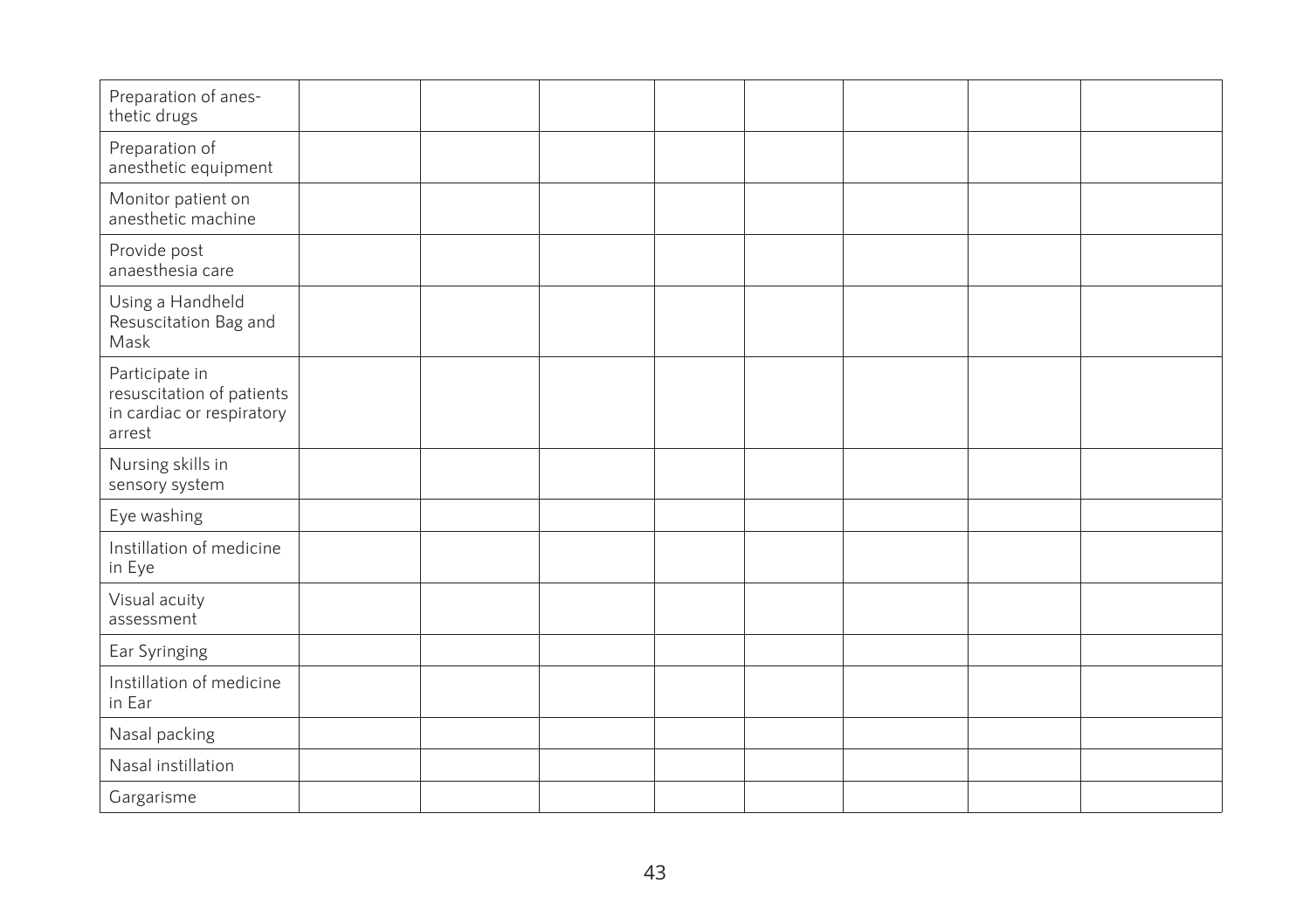| Assist with diagnosis of<br>cancer                     |  |  |  |  |
|--------------------------------------------------------|--|--|--|--|
| Provide nursing care in<br>management of cancer<br>on: |  |  |  |  |
| Cancer Surgery                                         |  |  |  |  |
| Radiation Therapy                                      |  |  |  |  |
| Chemotherapy                                           |  |  |  |  |
| Palliative care                                        |  |  |  |  |
| rehabilitation of cancer<br>patients                   |  |  |  |  |
| <b>Geriatric Nursing</b>                               |  |  |  |  |
| Care for geriatric<br>Syndromes                        |  |  |  |  |
| Manage drug therapy in<br>geriatric patients           |  |  |  |  |

(Name and Signature)

DATE\_\_\_/ \_\_\_/ 20\_\_\_\_\_ **Supervisor Remarks:** 

\_\_\_\_\_\_\_\_\_\_\_\_\_\_\_\_\_\_\_\_\_\_\_\_\_\_\_ \_\_\_\_\_\_\_\_\_\_\_\_\_\_\_\_\_\_\_\_\_\_\_\_\_\_\_\_\_\_\_\_\_\_\_ \_\_\_\_\_\_\_\_\_\_\_\_\_\_\_\_\_\_\_\_\_\_\_\_\_\_\_\_\_\_\_\_\_\_\_\_\_ TOTAL CLINICAL HOURS<br>
TOTAL CLINICAL HOURS<br>
COMPLETED (Name and Signature) (Name and Signature) (Name and Signature)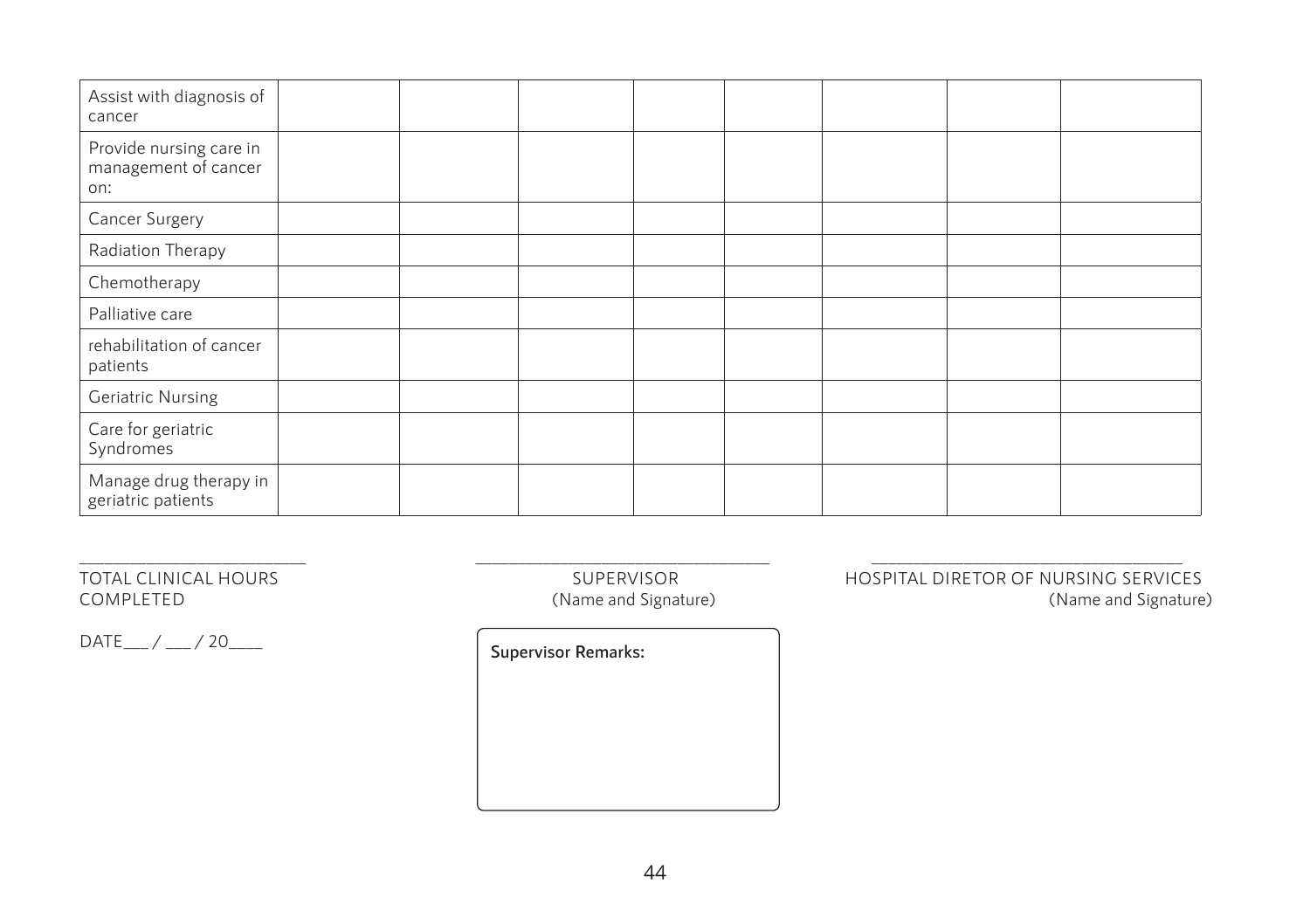\_\_\_\_\_\_\_\_\_\_\_\_\_\_\_\_\_\_\_\_\_\_\_\_\_\_\_\_\_\_\_\_\_\_\_\_\_\_\_\_\_\_\_\_\_ TOTAL CLINICAL HOURS COMPLETED (All Placements)

\_\_\_\_\_\_\_\_\_\_\_\_\_\_\_\_\_\_\_\_\_\_\_\_\_\_\_\_\_\_\_\_\_\_\_\_\_\_\_\_\_\_\_\_\_\_\_\_\_\_\_\_\_\_\_\_\_\_\_ HoD, GENERAL NURSING (Name and Signature)

\_\_\_\_\_\_\_\_\_\_\_\_\_\_\_\_\_\_\_\_\_\_\_\_\_\_\_\_\_\_\_\_\_\_\_\_\_\_\_\_\_\_\_\_\_\_\_\_\_\_\_\_\_\_\_\_\_\_\_ DEAN, SCHOOL OF NURSING (Name and Signature)

\_\_\_\_\_\_\_\_\_\_\_\_\_\_\_\_\_\_\_\_\_\_\_\_\_\_\_\_\_\_\_\_\_\_\_\_\_\_\_\_\_\_\_\_\_\_\_\_\_\_\_ **DATE**